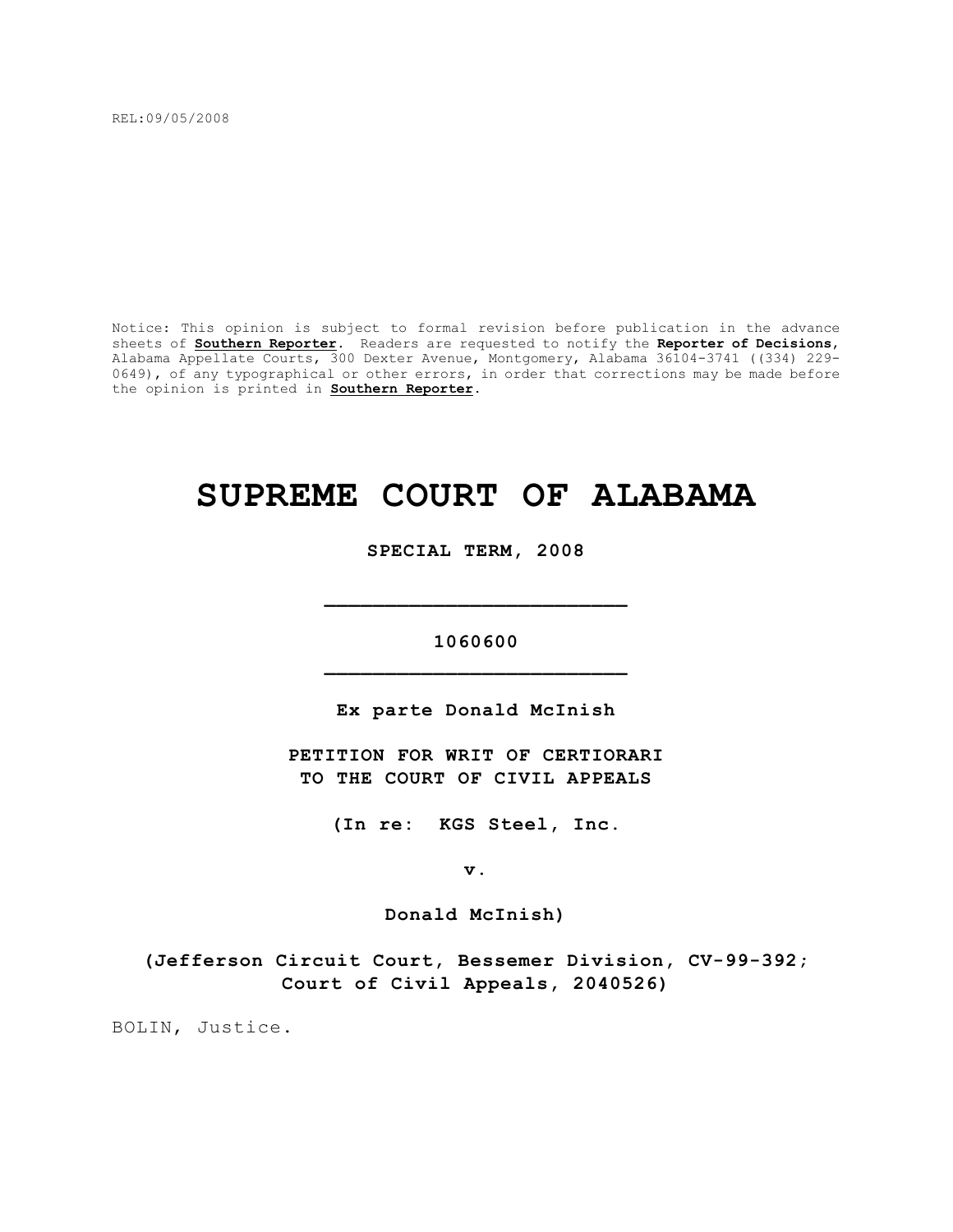In April 1999, Donald McInish sued his employer, KGS Steel, Inc., seeking worker's compensation benefits for injuries he allegedly sustained during the course of his employment as a truck driver with KGS. McInish specifically alleged that, during the course of his employment as a truck driver, he had been subjected to "violent bouncing and jerking movement" that had caused him to suffer from carpal tunnel syndrome and that this movement, combined with "strain caused by strapping and binding cargo loads," had caused him to suffer injury to his shoulders and neck. McInish further alleged that he had suffered both a temporary- and a permanent-partial disability as the result of his alleged respective injuries.

Following an ore tenus proceeding, the trial court entered an order finding that McInish was totally and permanently disabled as a result of his neck and shoulder injuries; that he had sustained a 100% loss of earning capacity; that he had proven both medical and legal causation; and that KGS was responsible for payment of certain medical expenses incurred by McInish as a result of treatment undertaken by a medical provider not authorized by KGS.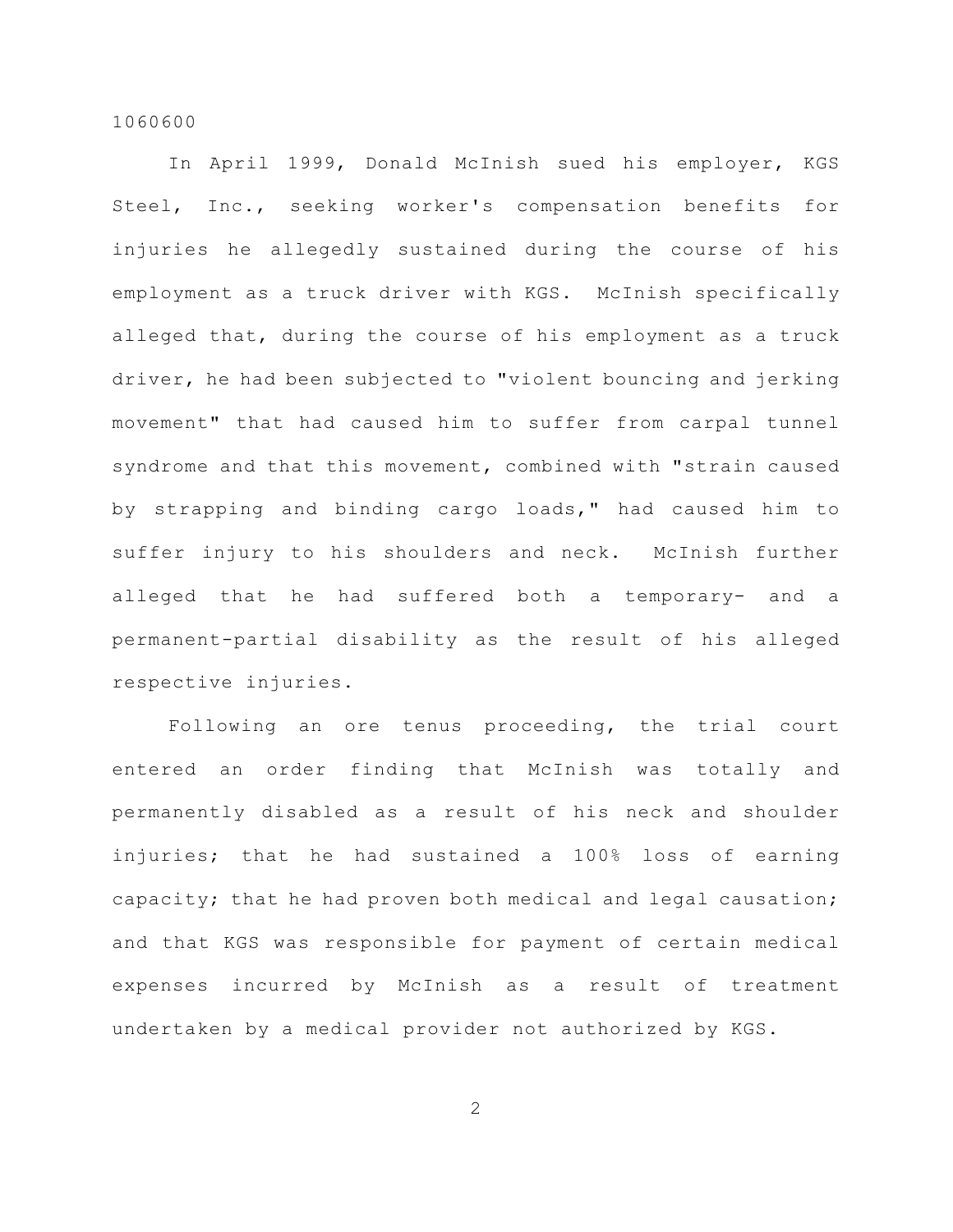KGS appealed the trial court's judgment to the Court of Civil Appeals. The Court of Civil Appeals, in a per curiam opinion with which one judge concurred (three judges concurred in the result), reversed the judgment of the trial court, on the basis that McInish had failed to prove causation by clear and convincing evidence. KGS Steel, Inc. v. McInish, [Ms. 2040526, June 30, 2006] So. 2d (Ala. Civ. App. 2006). We granted McInish's petition for a writ of certiorari to determine: (1) whether the Court of Civil Appeals applied an improper standard of review; and (2) whether the Court of Civil Appeals improperly considered only the testimony of the medical experts in determining the issue of causation, in contravention of this Court's decision in Ex parte Price, 555 So. 2d 1060, 1063 (Ala. 1989).

# Facts

The Court of Civil Appeals set forth the following statement of the facts:

"McInish was a tractor-trailer truck driver for KGS, and there was evidence adduced at trial indicating that the suspension system of his assigned truck subjected him to violent vibrations. McInish testified that during the last year of his employment with KGS he had started to experience severe pain, numbness, and a tingling sensation in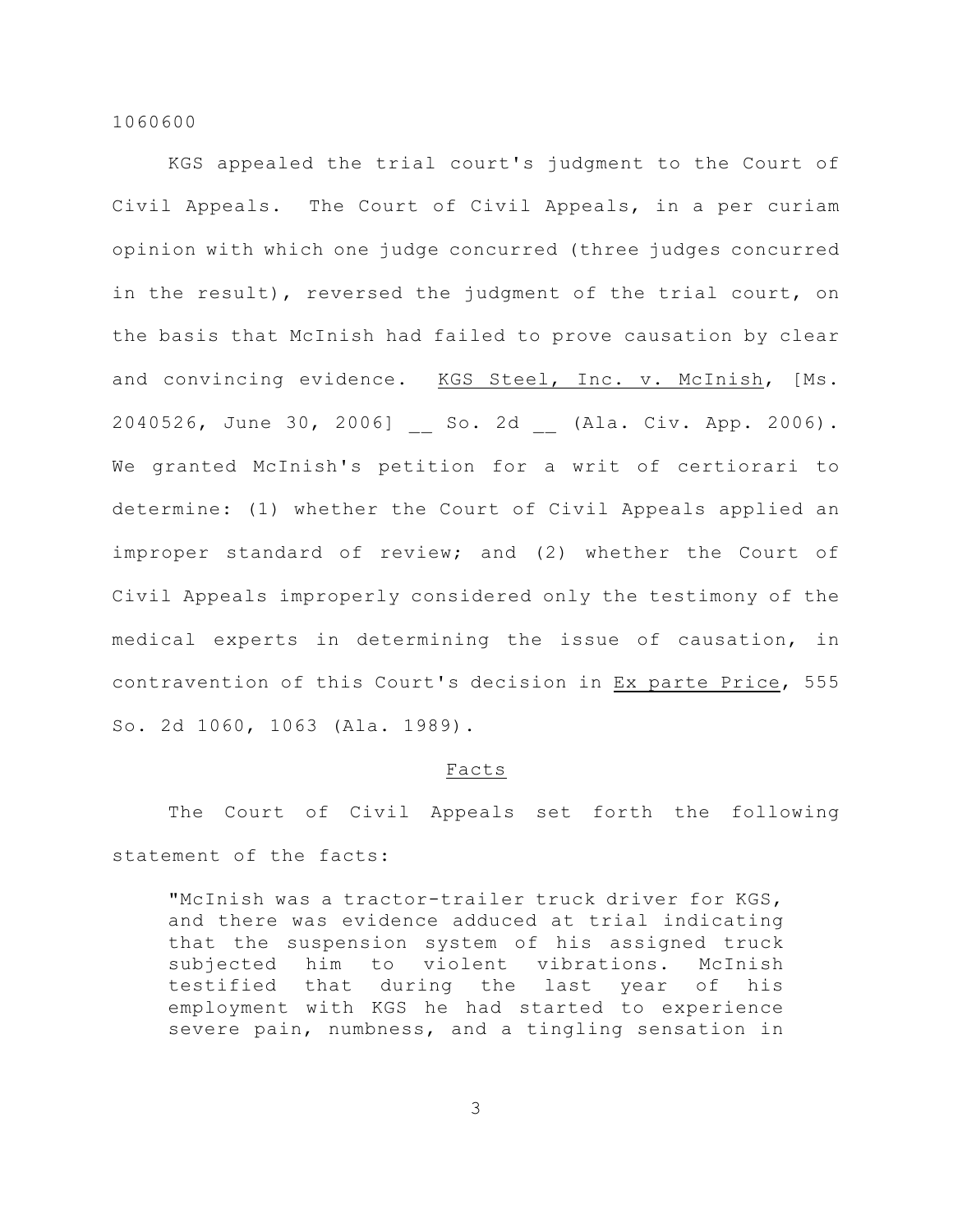his hands and arms and that he had reported those symptoms to KGS.

"McInish was referred by KGS to Dr. Donald Autry for treatment. Dr. Autry determined that McInish had carpal tunnel syndrome and performed a surgical carpal-tunnel-release procedure on each of McInish's wrists. In subsequent months, McInish reported further pain, including pain in his shoulder and upper arm. McInish was then referred to Dr. Richard Meyer, an orthopedic surgeon, for a second opinion; Dr. Meyer determined that McInish had problems in his neck and hand. Dr. Meyer suggested that McInish undergo a second carpal-tunnel-release procedure; however, because McInish was dissatisfied with the results of the carpal-tunnel-release procedures that had already been performed and because he did not want to go through another carpal-tunnel-release procedure if carpal tunnel syndrome was not his principal medical problem, McInish sought the opinion of his own personal physician without obtaining KGS's approval. McInish's personal physician then referred McInish to Dr. Cem Cezayirli, a neurosurgeon. Dr. Cezayirli, who was also not authorized by KGS to treat McInish, nonetheless admitted him into the hospital for cervical-disk surgery, during which significant ruptured-disk material and a herniated disk compressing the neuroforamen and the spinal cord were found. After his cervical-disk surgery, McInish was permitted by Dr. Cezayirli to return to work. However, McInish was reportedly unable to perform his job because of pain, and he has not worked since January 27, 1999.

"....

"Dr. Meyer, McInish's authorized orthopedic surgeon, testified at his deposition that after a magnetic-resonance-imaging procedure had been performed in late 1998 and had revealed bulging cervical disks and neck-nerve pressure related to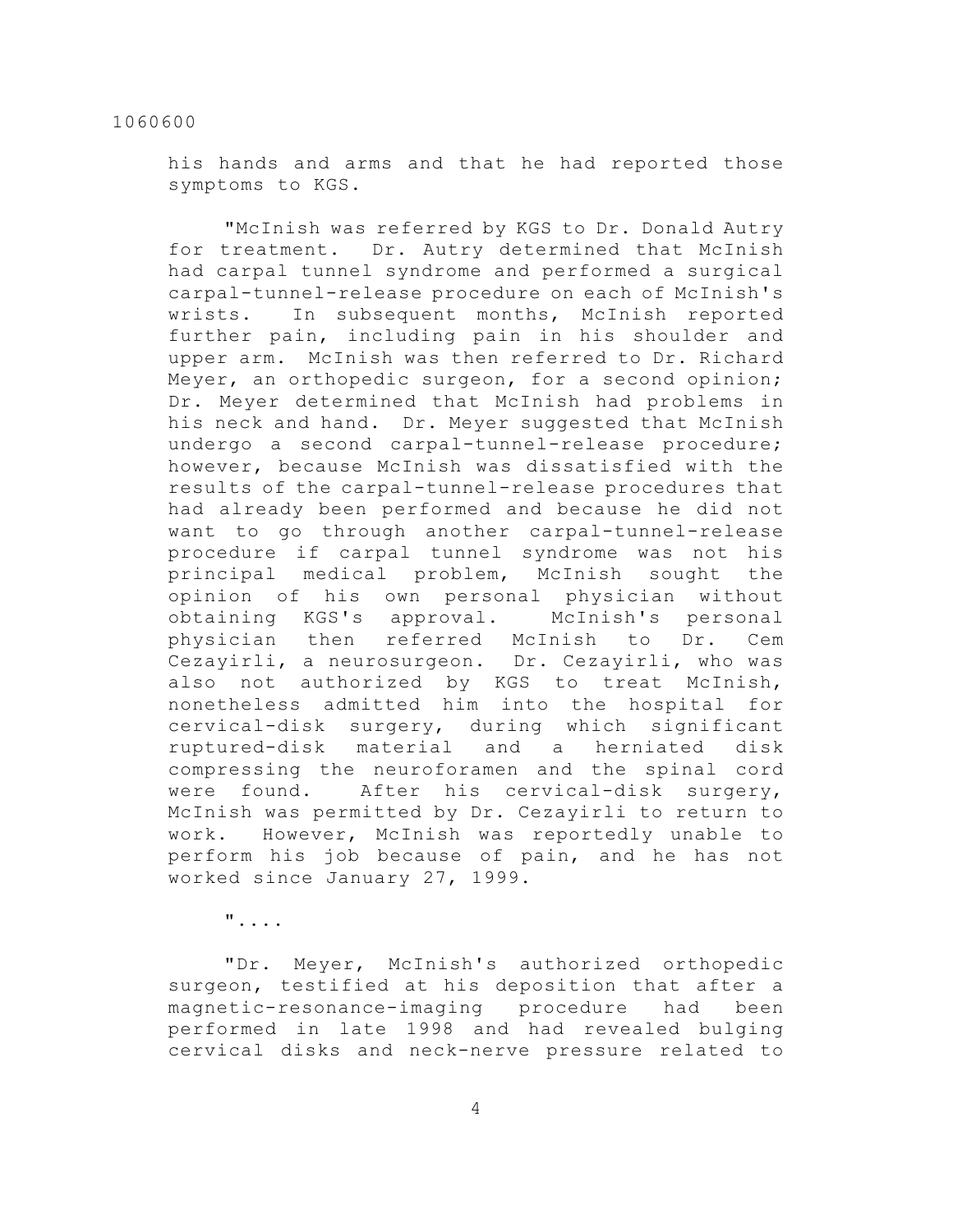osteoarthritis, he had referred McInish to Dr. John S. Kirkpatrick, who had concluded that the arthritis in McInish's neck 'would probably not be work related.' Dr. Meyer also opined that the majority of the pain McInish had experienced was related to that osteoarthritis and denied that McInish's occupation could have caused or aggravated his osteoarthritis. Dr. Meyer further opined on cross-examination by McInish's attorney that driving a truck subject to constant vibration and shaking would not adversely affect McInish's condition as to his neck and shoulders.

"Dr. Edward Kelsey, a pain specialist whom McInish consulted without authorization from KGS, opined that McInish suffered from degenerative joint disease (essentially, a pronounced case of advanced osteoarthritis) and from 'post laminectomy syndrome.' After indicating that repeated trauma 'can cause microscopic changes in the bone structure and in the joints' so as to accelerate osteoarthritis, he opined that McInish's occupation would be 'consistent with' this type of trauma and that the problems reported by McInish 'could have been' as a result of cumulative trauma. However, Dr. Kelsey also opined that McInish's advanced osteoarthritis had set in over the course of an approximately 'ten-year period of time,' whereas McInish worked for KGS for less than one and a half years before filing a first report of injury in November 1997. Further, Dr. Kelsey, on cross-examination, admitted that he did not have any evidence to dispute Dr. Kirkpatrick's and Dr. Meyer's opinions that McInish's neck and shoulder conditions were not work related, and in response to a question concerning whether he could state with any degree of medical certainty that McInish's neck and shoulder problems were work related, he stated that he could not definitely say that those symptoms were work related.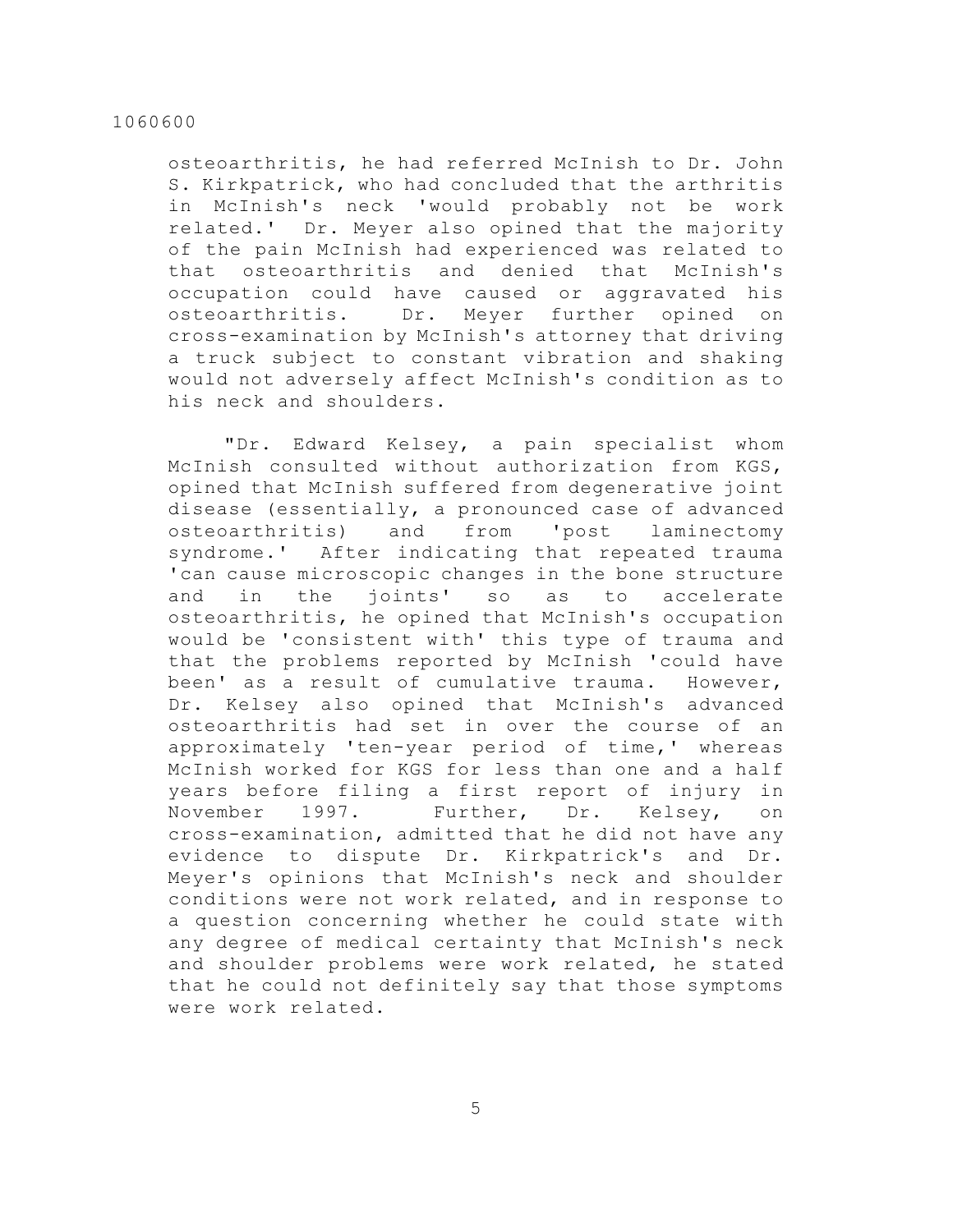"Dr. Laura B. Kezar, a physician who examined McInish in March 1999 upon the referral of Dr. Thomas, noted in her report of that examination her impression that McInish suffered from cervical spondylosis and degenerative disk disease; she noted in her report that McInish had not supplied a 'history to suggest an acute disc herniation related to a traumatic event at work' and that he had reported 'no history of neck pain until after the surgery on his neck' was performed by Dr. Cezayirli. Dr. Kezar opined that McInish's neck pain 'appear[ed] to be mainly myofascial in origin' (i.e., muscular) and averred that it 'd[id] not seem likely' that McInish's work caused the problems in his neck 'based on the history that he ha[d] given' her.

"Certain records of Dr. Cezayirli, who performed the cervical-disk surgery on McInish, were also admitted into evidence. In a March 1999 letter to Dr. Reid S. Christopher, Dr. Cezayirli indicated that McInish had told him that 'he thinks this is work-related.' Dr. Cezayirli opined that 'it certainly could be work-related,' but he stated that it was difficult for him to render such an opinion because, he said, McInish consulted him well after any on-the-job injury would have occurred. However, in a November 1999 letter to McInish's counsel, he expressly deferred to the treating physician who had seen McInish at the time he had originally reported symptoms (e.g., Dr. Meyer).

"At trial, McInish himself testified that he had not experienced comparable levels of neck and shoulder pain before working for KGS, that he believed that that pain could be related to 'throwing ... chains and binders and driving [his] truck,' and that KGS was responsible for his having sustained what he termed 'spinal cord damage' because, he said, KGS 'wouldn't take care of the problem in my neck and kept pushing me off.' However, on cross-examination, McInish admitted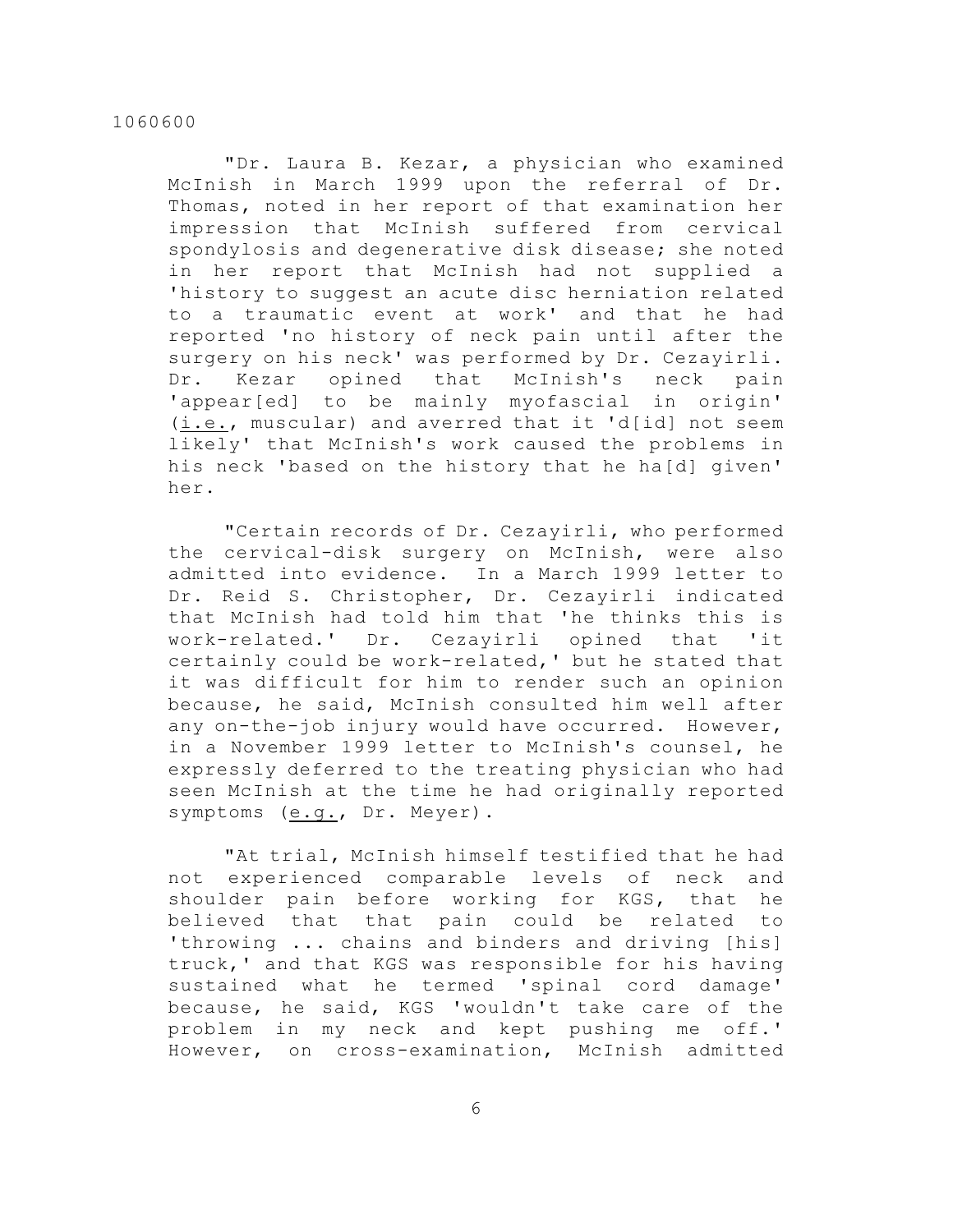having executed an application for disability-income benefits in March 1999 on which appeared the response of 'no' to a question asking whether his claimed disability had resulted from his employment; he also admitted having received monthly benefit payments of over \$500 after that application was submitted. McInish further testified to having unsuccessfully requested KGS personnel in April 1999 to amend his November 1997 written first notice of injury, which had indicated only 'wrist pain and numbness,' to include a shoulder injury."

KGS Steel, So. 2d at .

# Discussion

In reversing the trial court's decision, the Court of Civil Appeals applied the following standard of review:

"It is well settled that when the preponderance-of-the-evidence standard applies to a particular workers' compensation claim, such as one arising from an injury caused by a sudden trauma, an appellate court will not reverse a judgment based upon a particular finding of fact 'if that finding is supported by substantial evidence--if that finding is supported by "evidence of such weight and quality that fair-minded persons in the exercise of impartial judgment can reasonably infer the existence of the fact sought to be proved."' Ex parte Trinity Indus., Inc., 680 So. 2d 262, 268-69 (Ala. 1996) (quoting West v. Founders Life Assur. Co. of Florida, 547 So. 2d 870, 871 (Ala. 1989)) (emphasis added). However, as the main opinion in Ex parte Russell Corp., 725 So. 2d 264 (Ala. 1998), indicates, a mere 'substantial evidence' standard of appellate review is not to be applied if the 'clear-and-convincing-proof' standard was applicable at trial. In other words, by incorporating a 'clear and convincing' evidentiary standard into the Act with respect to gradual-deterioration and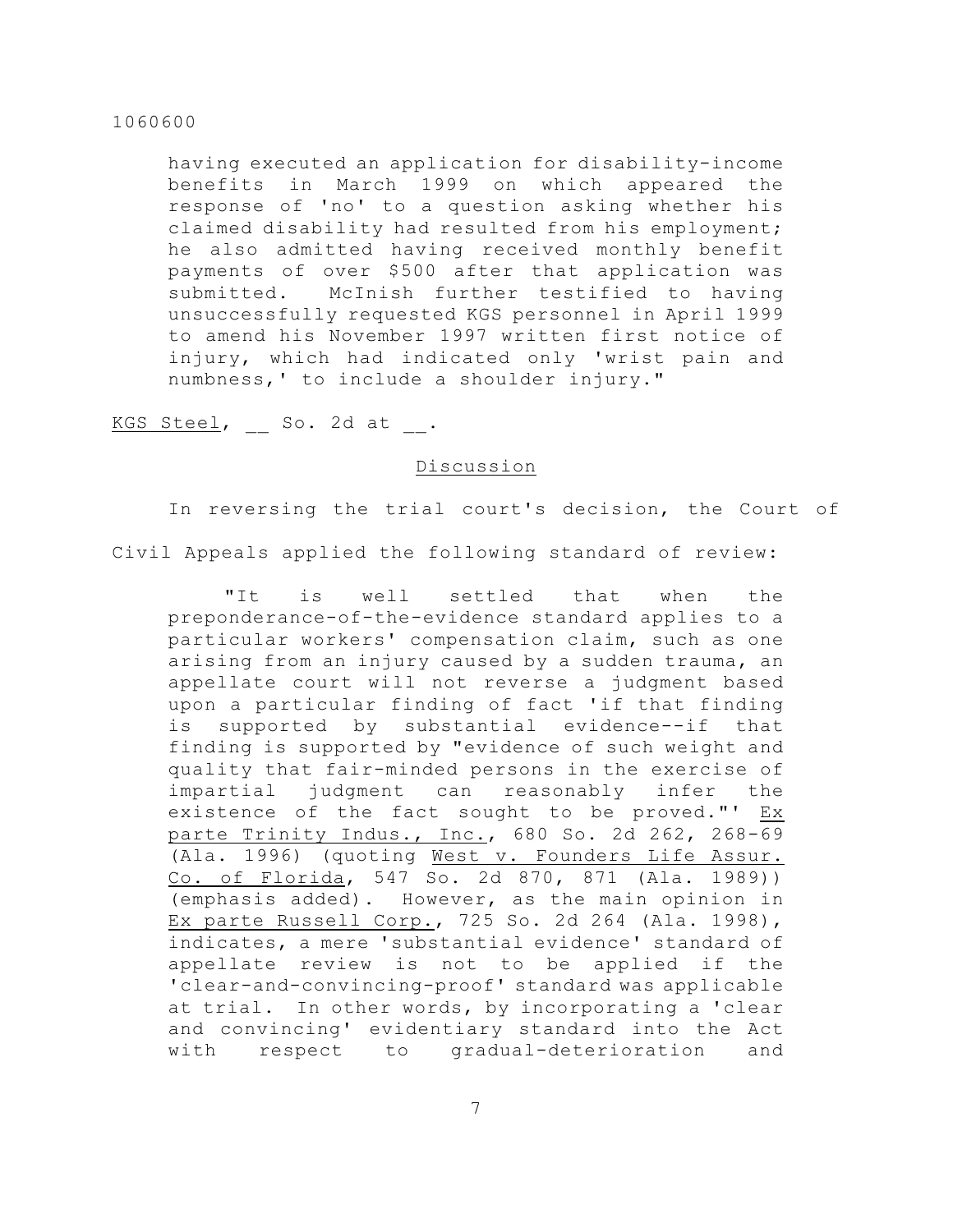cumulative-stress injuries, the legislature has 'require[d] a comparison between the supporting evidence and any countervailing evidence' on appellate review. See Ex parte Southern Energy Homes, Inc., 873 So. 2d 1116, 1128 (Ala. 2003) (Johnstone, J., dissenting, joined by Woodall, J.). Thus, 'there is necessarily a "reweighing" of the evidence at the appellate level[] for th[e] limited purpose' of determining whether factual determinations are supported by the appropriate level of evidence (here, 'clear and convincing proof'). See id. at 1131 (Harwood, J., dissenting) (emphasis omitted)."

KGS Steel, So. 2d at . The per curiam opinion of the Court of Civil Appeals ultimately held that the expert medical evidence presented amounted to "nothing more than a showing of 'possible' causation" that was insufficient to establish that McInish's injuries arose out of his employment. KGS Steel, \_\_ So. 2d at \_\_.

Justice Murdock, a member of the Court of Civil Appeals when that court decided this case, explained, in a special writing concurring in the result, the import of the court's application in this case of the particular standard of appellate review, stating:

"Were the lead opinion to be joined by a majority of the judges of this court, it would disturb what heretofore have been the most fundamental and settled of principles governing appellate review--principles that are firmly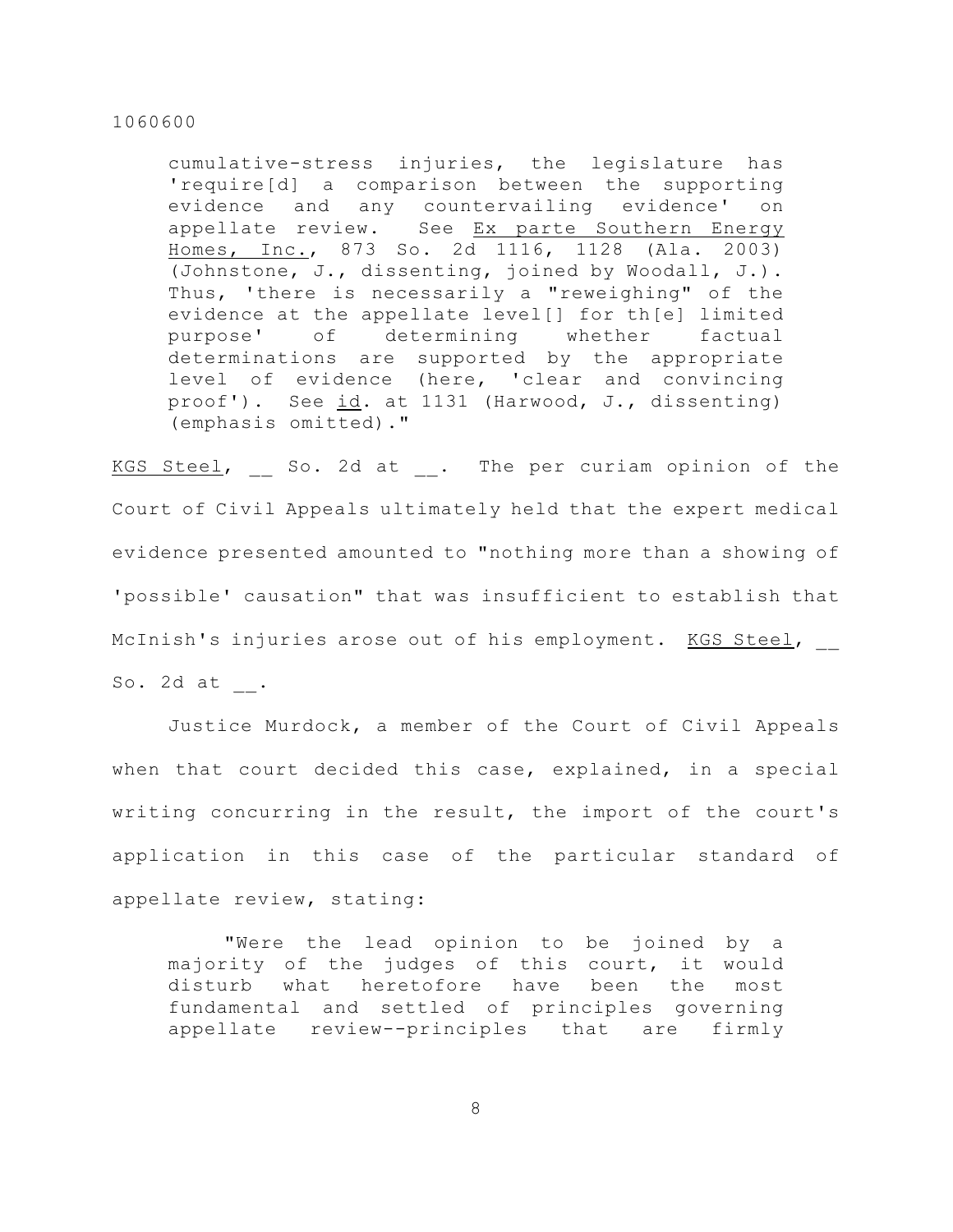established in workers' compensation cases, just as they are in civil cases generally. ...

"....

"The lead opinion reaches its result by proposing to unsettle two fundamental principles of appellate review. The first is that when a trial court makes findings based on evidence received ore tenus, those findings are to be upheld on appeal if supported by 'substantial evidence.' The second principle, which is a corollary to and informs the proper operation of the first, is that when evidence is received by a trial court ore tenus, it is uniquely the trial court's responsibility to assess the quality of that evidence, including its credibility, and the weight to be assigned thereto, and that the appellate courts are not equipped, and it is not their role, to make their own assessment of the quality, credibility, or weight to be assigned to the evidence. In other words, appellate courts do not reweigh the evidence."

KGS Steel, So. 2d at (Murdock, J., concurring in the result).

We initially point out that the authority relied on by the per curiam opinion of the Court of Civil Appeals in fashioning this standard of review is not binding authority and has no precedential value. This Court's opinion in Ex parte Russell Corp., 725 So. 2d 264 (Ala. 1998), was joined by only four Justices serving on this Court at that time. Of course the dissenting opinions of Justice Johnstone and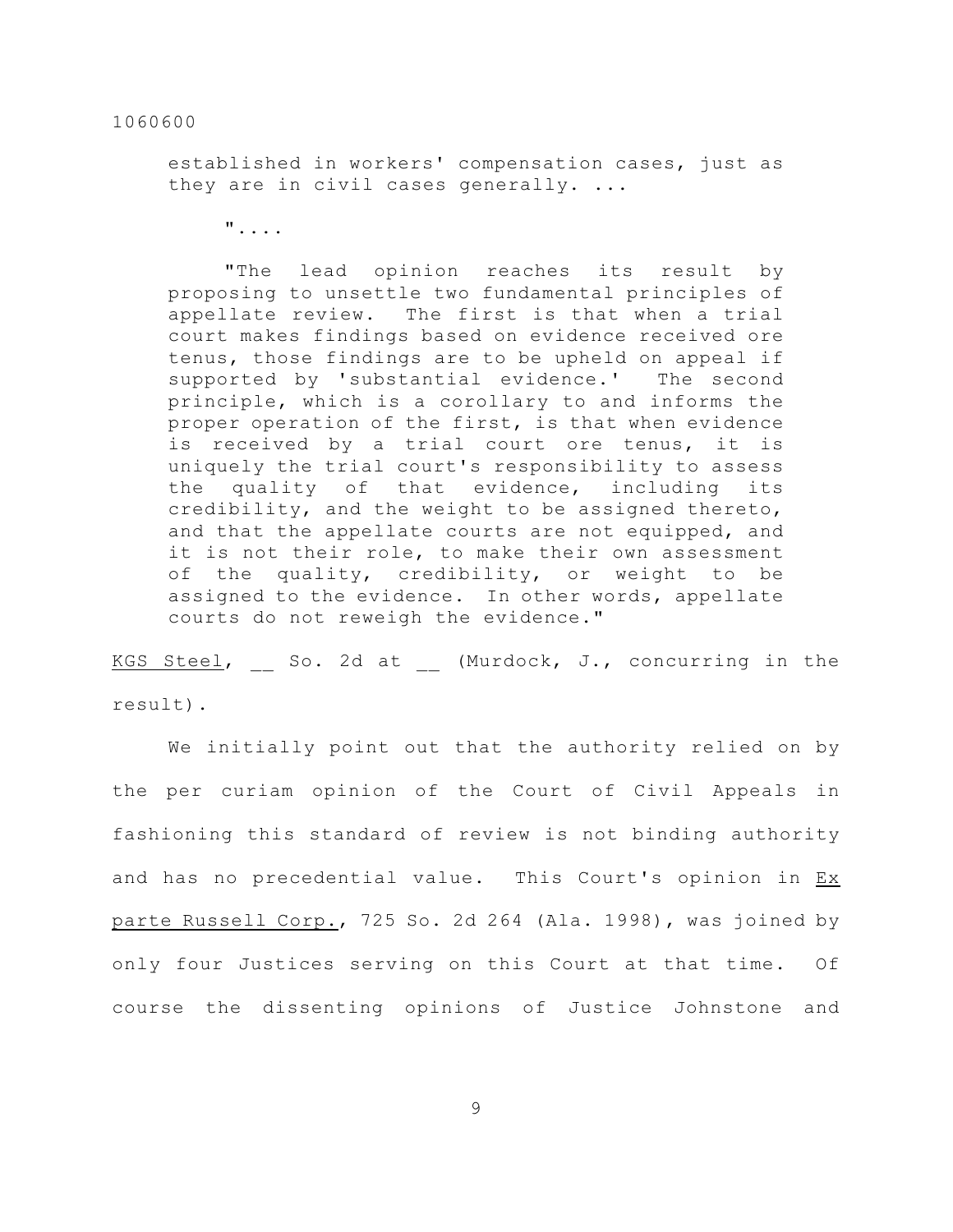Justice Harwood in Ex parte Southern Energy Homes, Inc., 873 So. 2d 1116 (Ala. 2003), are not binding precedent.

Second, this Court has repeatedly held that "the [1992 Workers' Compensation] Act 'did not alter the rule that [the Court of Civil Appeals] does not weigh the evidence before the trial court.' (Emphasis added.)" Ex parte Phenix Rental Ctr., 873 So. 2d 226, 229 (Ala. 2003)(quoting Edwards v. Jesse Stutts, Inc., 655 So. 2d 1012, 1014 (Ala. Civ. App. 1995)); see also Ex parte Kmart Corp., 812 So. 2d 1205, 1207 (Ala. 2001); Ex parte Golden Poultry Co., 772 So. 2d 1175, 1176-77 (Ala. 2000); and Ex parte Alabama Ins. Guar. Ass'n, 667 So. 2d 97 (Ala. 1995).

This Court's holding that appellate courts do not reweigh the evidence on appeal in a workers' compensation case is supported by the express language of the Workers' Compensation Act itself. Section 25-5-81(c), Ala. Code 1975, sets forth two evidentiary standards and further designates the type of workers' compensation claims to which each evidentiary standard is applicable. Section 25-5-81(c) provides:

"(c) Evidence. The decision of the court shall be based on a preponderance of the evidence as contained in the record of the hearing, except in cases involving injuries which have resulted from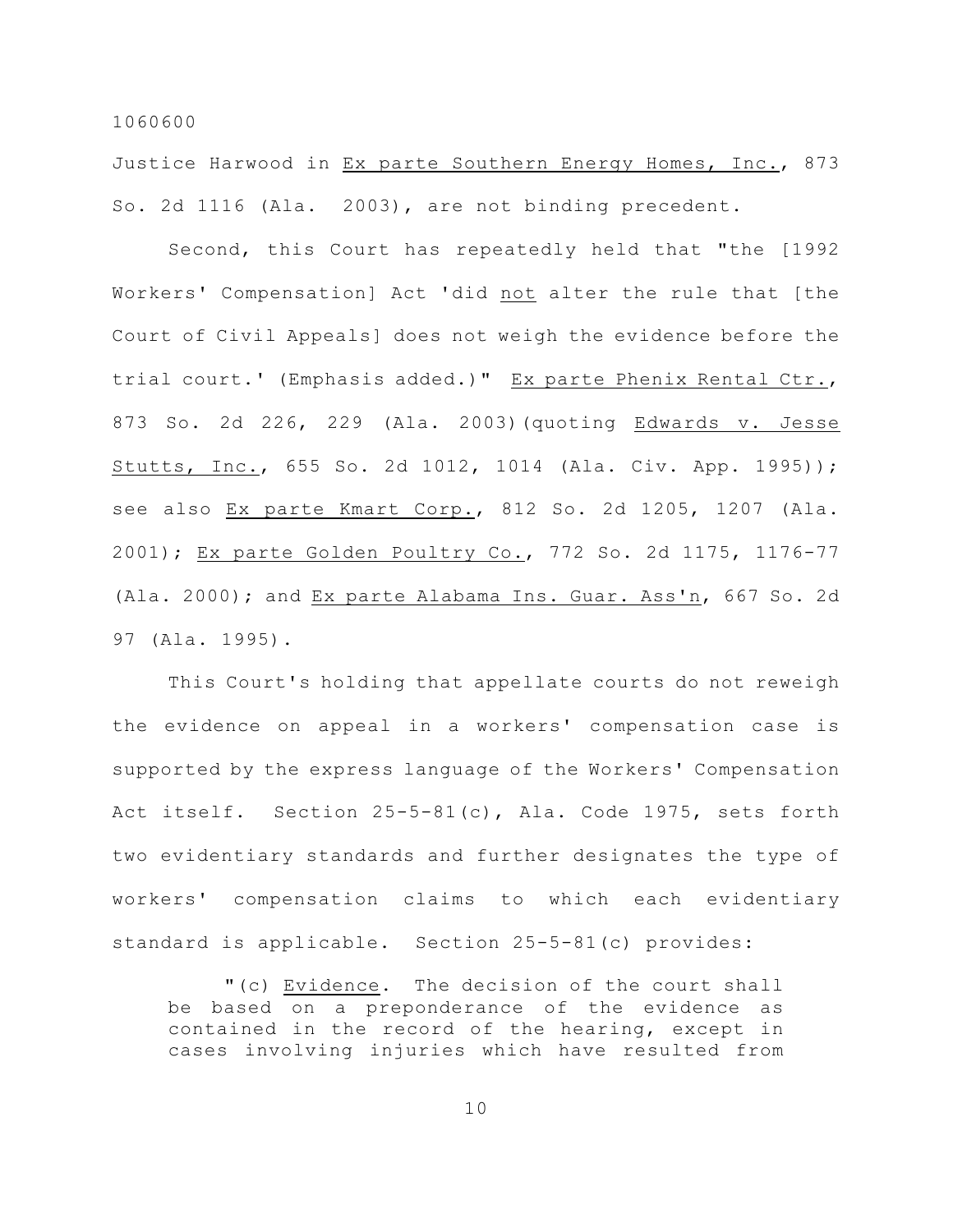gradual deterioration or cumulative physical stress disorders, which shall be deemed compensable only upon a finding of clear and convincing proof that those injuries arose out of and in the course of the employee's employment.

"For the purposes of this amendatory act, 'clear and convincing' shall mean evidence that, when weighted against evidence in opposition, will produce in the mind of the trier of fact a firm conviction as to each essential element of the claim and a high probability as to the correctness of the conclusion. Proof by clear and convincing evidence requires a level of proof greater than a preponderance of the evidence or the substantial weight of the evidence, but less than beyond a reasonable doubt."

(Emphasis added.)

The statutory definition of clear and convincing evidence found in § 25-5-81(c) reaffirms and embodies the wellestablished and fundamental principle of appellate review that the weighing of evidence presented ore tenus in a workers' compensation case is to be performed by the trier of fact, not the appellate court. Indeed, the trial court is in the best position to weigh conflicting evidence and to judge the credibility of witnesses in determining such issues as causation. See Ex parte Alabama Ins. Guar. Ass'n, supra; Drummond Co. v. Green, 895 So. 2d 977 (Ala. Civ. App. 2004).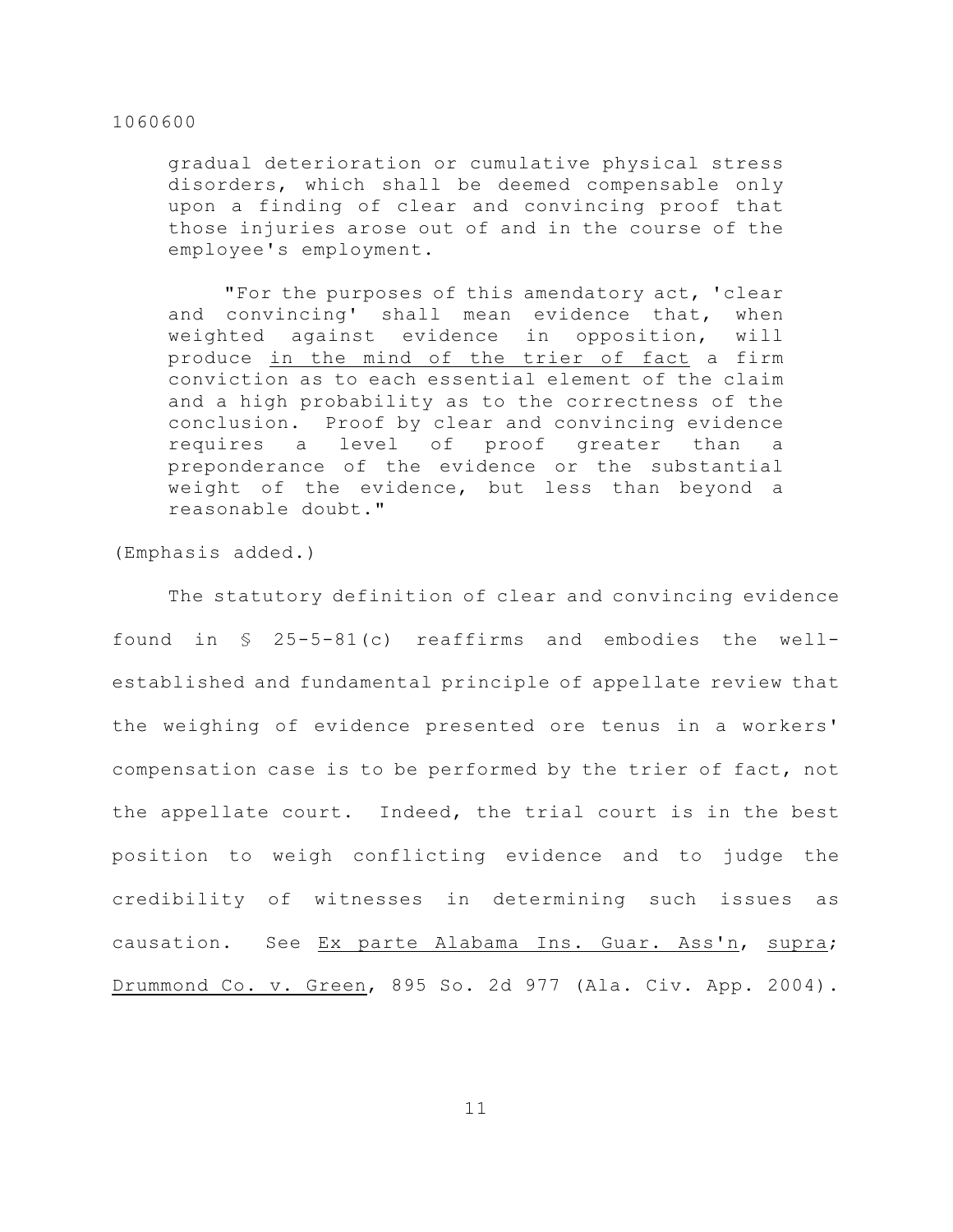Section 25-5-81(e), Ala. Code 1975, sets forth the following standards that govern the appellate court's review of a trial court's findings of fact and rulings on issues of law in a workers' compensation case, including standards of proof:

"(e) Review. From an order or judgment, any aggrieved party may, within 42 days thereafter, appeal to the Court of Civil Appeals and review shall be as in cases reviewed as follows:

"(1) In reviewing the standard of proof set forth herein and other legal issues, review by the Court of Civil Appeals shall be without a presumption of correctness.

|  | "(2) In reviewing pure findings of       |  |  |  |
|--|------------------------------------------|--|--|--|
|  | fact, the finding of the circuit court   |  |  |  |
|  | shall not be reversed if that finding is |  |  |  |
|  | supported by substantial evidence."      |  |  |  |

(Emphasis added.)

Then Judge Murdock noted in his special writing in this case that § 25-5-81(e) does not "draw[] any distinction between [the] two trial-court evidentiary standards," i.e., preponderance of the evidence versus clear and convincing proof, when setting forth the applicable appellate standard of review for workers' compensation cases.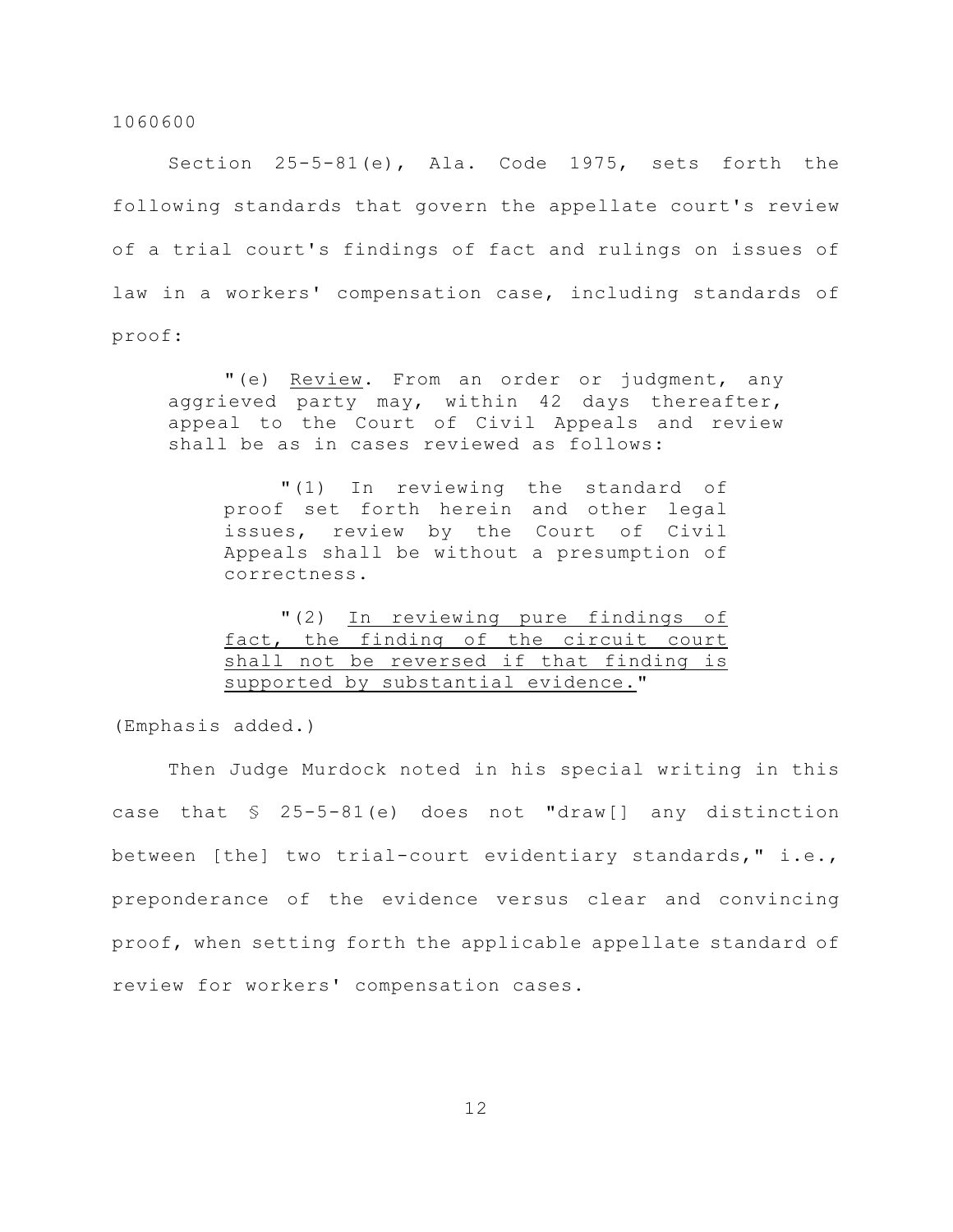Although the statutorily prescribed substantial-evidence standard of appellate review found in § 25-5-81(e) draws no distinction between the preponderance-of-the-evidence standard of proof and the clear-and-convincing-evidence standard of proof, nevertheless, the two standards obviously differ as to the quantum of proof necessary to sustain a factual finding on appeal based on the two different standards. The quantum of proof necessary to sustain on appeal a finding of fact based on the heightened clear-and-convincing-evidence standard of proof is greater than the quantum of proof necessary to sustain on appeal a finding of fact based on the lesser preponderance-of-the-evidence standard. Then Judge Murdock explained, in his special writing, the substantial-evidence standard of review in the context of the heightened clear-andconvincing evidentiary standard as follows:

"[Substantial evidence is]'evidence of such weight and quality that fair-minded persons in the exercise of impartial judgment can reasonably infer the existence of the fact sought to be proved.'  $E.q._1$ West v. Founders Life Assurance Co. of Florida, 547 So. 2d 870, 871 (Ala. 1989) (quoted with approval in Ex parte Southern Energy Homes, Inc., 873 So. 2d [1116] at 1122 [(Ala. 2003)]).

"Although 'substantial evidence' must be found by the appellate court in order to sustain the trial court's findings in any workers' compensation case,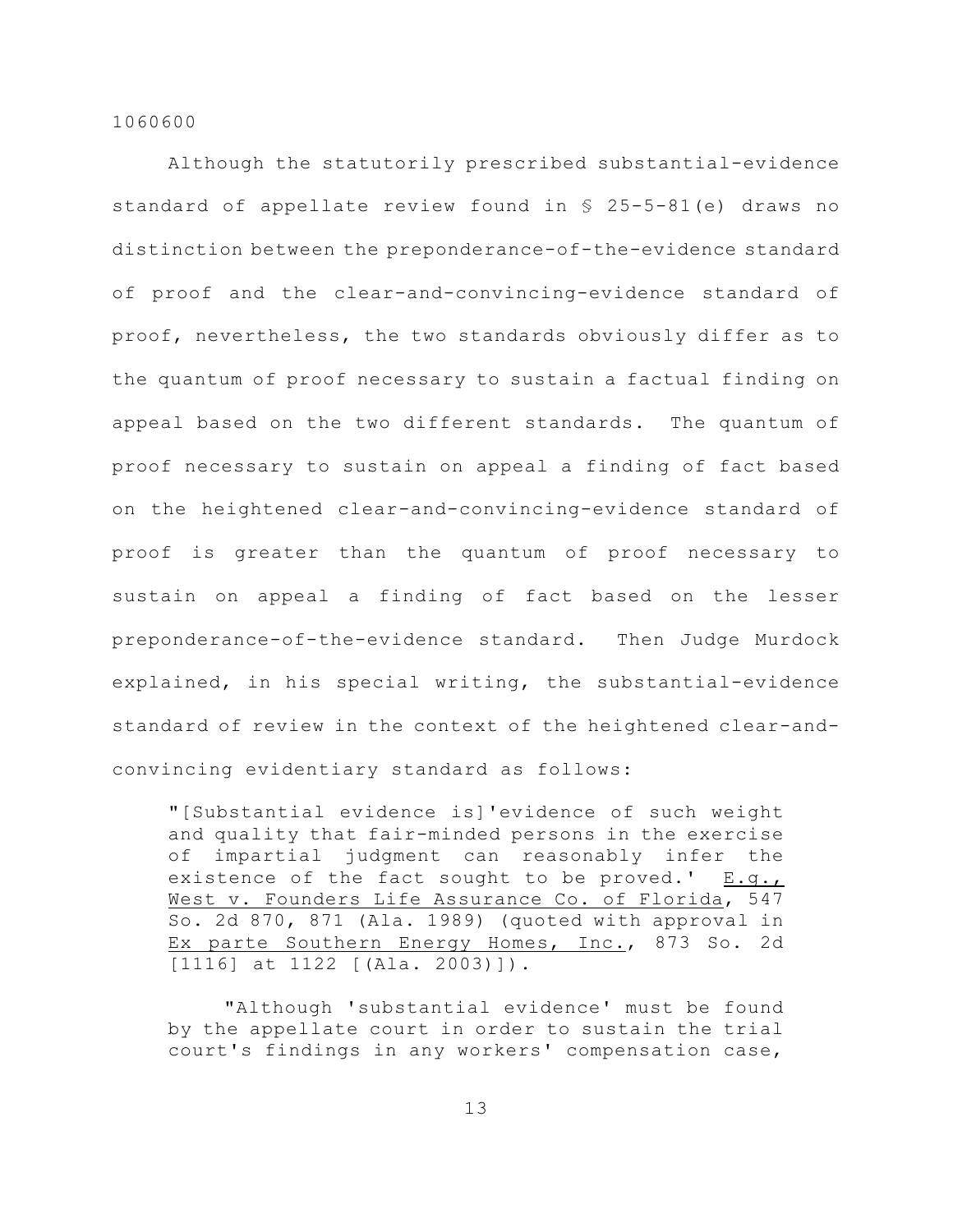it is necessary to take into consideration the nature of the finding that must be made by the trial court in order to determine what qualifies as 'substantial evidence' to support that finding. In a case in which, in order to find for the plaintiff, the trial court is required to find that a given fact has been established by a 'preponderance' of the evidence, the evidence is not sufficient to allow appellate affirmance of a judgment based on that finding unless the record contains evidence from which the fact-finder reasonably could have determined that the fact was proven by a preponderance of the evidence. In a case in which, in order to find for the plaintiff, the trial court is required to find that a given fact has been established by 'clear and convincing' evidence, the evidence is not sufficient to allow appellate affirmance of a judgment based on that finding unless the record contains evidence from which the fact-finder reasonably could have determined that the fact was proven by clear and convincing evidence. Contrary to the suggestion in the lead opinion, the process of making this determination by an appellate court is, in its essence, no different in one case than in the other, and no more requires an appellate court to engage in the weighing or 'reweighing' of evidence in one case than in the other.

"In Ex parte Norwood Hodges Motor Co., 680 So. 2d 245 (Ala. 1996), our Supreme Court considered the quantum of evidence necessary to require submission of factual questions to the jury when the ultimate evidentiary standard is greater than a mere preponderance of the evidence. The Court began its analysis by taking note of  $\frac{12-21-12}{a}$  and (c), Ala. Code 1975, which state:

|                                             |  |  |  | "'"(a) In all civil actions brought in |  |  |
|---------------------------------------------|--|--|--|----------------------------------------|--|--|
| any court of the state of Alabama, proof by |  |  |  |                                        |  |  |
| substantial evidence shall be required to   |  |  |  |                                        |  |  |
| submit an issue of fact to the trier of the |  |  |  |                                        |  |  |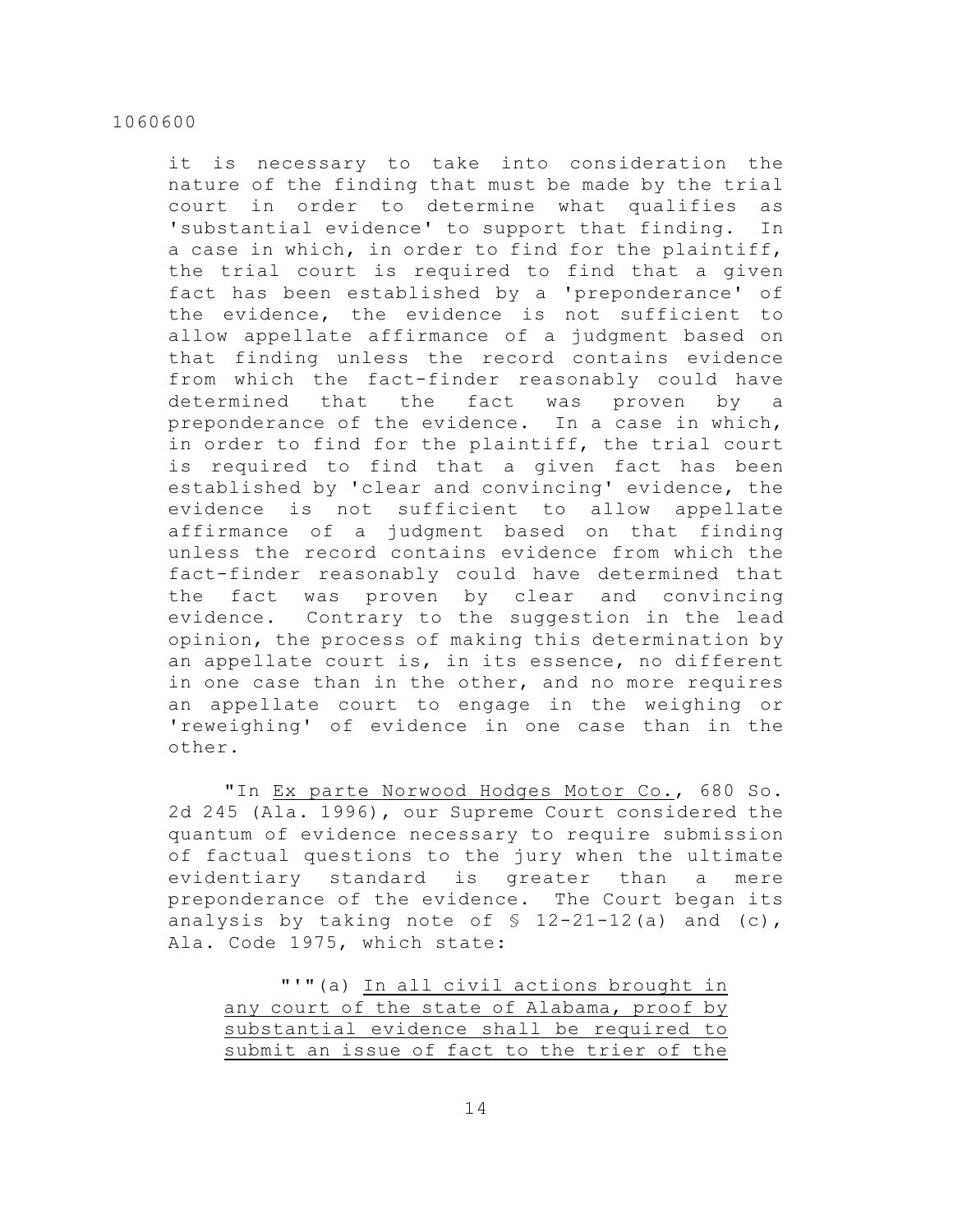facts. Proof by substantial evidence shall be required for purposes of testing the sufficiency of the evidence to support an issue of fact in rulings by the court, including without limitation, motions for summary judgment, motions for directed verdict, motions for judgment notwithstanding the verdict, and other such motions or pleadings respecting the sufficiency of evidence."

"'"(c) With respect to any issue of fact for which a higher standard of proof is required, whether by statute, or by rule or decision of the courts of the state, substantial evidence shall not be sufficient to carry the burden of proof, and such higher standard of proof shall be required with respect to such issue of fact."'

"'\_\_\_\_\_\_\_\_\_\_\_\_

"680 So. 2d at 248 (emphasis added).

"Although Ex parte Norwood Hodges Motor Co. involved the question whether the trial court had erred in granting a directed verdict (now a judgment as a matter of law ...) to a defendant on the question of the plaintiff's entitlement to punitive damages, as noted in the above-quoted text of § 12-21-12(a), the statute contemplates the same treatment for any motion testing the sufficiency of the evidence. Logically, of course, the same treatment is proper for testing the sufficiency of the evidence by an appellate court. It therefore is instructive that, in considering the text of both subsection (a) and subsection (c) of  $$ 12-21-12$ , the Supreme Court concluded in Ex parte Norwood Hodges Motor Co. that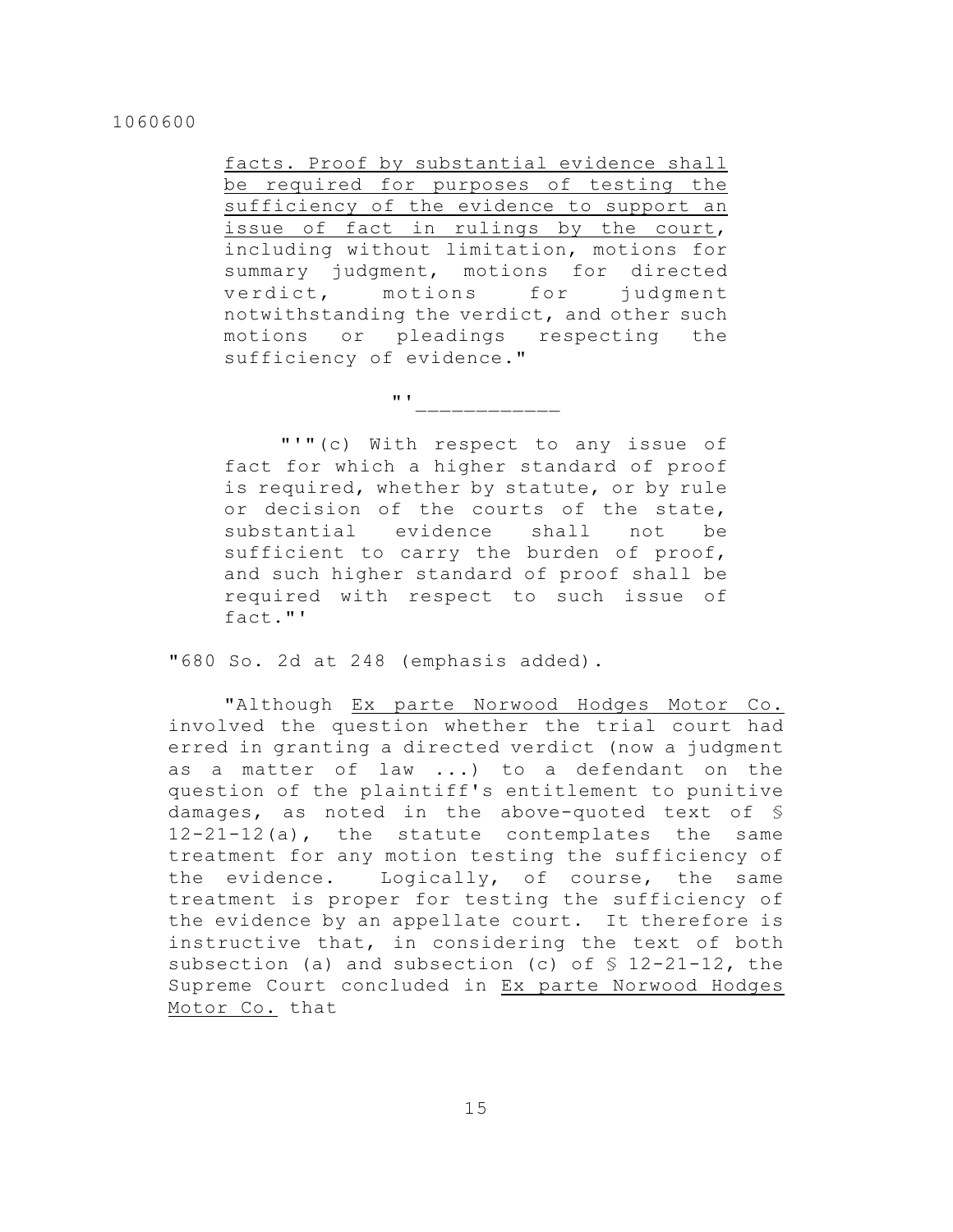"'the trial court should have determined whether the evidence warranted submitting the issue of punitive damages to the jury, i.e., whether there was evidence of such quality and weight that a jury of reasonable and fair-minded persons could find by clear and convincing evidence that the defendant consciously or deliberately engaged in fraud.'

"Ex parte Norwood Hodges Motor Co., 680 So. 2d at 249 (emphasis added). As our Supreme Court explained in Lowman v. Piedmont Executive Shirt Manufacturing Co., 547 So. 2d 90 (Ala. 1989),

"'a plaintiff, in order to go to the jury on a claim [alleging intentional tortious conduct], must make a stronger showing than that required by the "substantial evidence rule" as it applies to the establishment of jury issues in regard to tort claims generally. See Code 1975, § 12-21-12. Therefore, ... the plaintiff must present evidence that, if accepted and believed by the jury, would qualify as clear and convincing proof of fraud.'

"547 So. 2d at 95 (quoted with approval in Hobbs v. Alabama Power Co., 775 So. 2d 783, 787 (Ala. 2000), ITT Specialty Risk Servs., Inc. v. Barr, 842 So. 2d 638, 646 (Ala. 2002), and Soti v. Lowe's Home Ctrs., Inc., 906 So. 2d 916, 923 (Ala. 2005)) (emphasis added). Cf. Palm Harbor Homes, Inc. v. Crawford, 689 So. 2d 3, 9 (Ala. 1997) (quoting with approval the trial court's order denying a postjudgment motion for relief in which the trial court explained that '"[t]here was evidence from which the jury could find, by a clear and convincing standard, that"' the requisite element of the plaintiff's claim had been proven).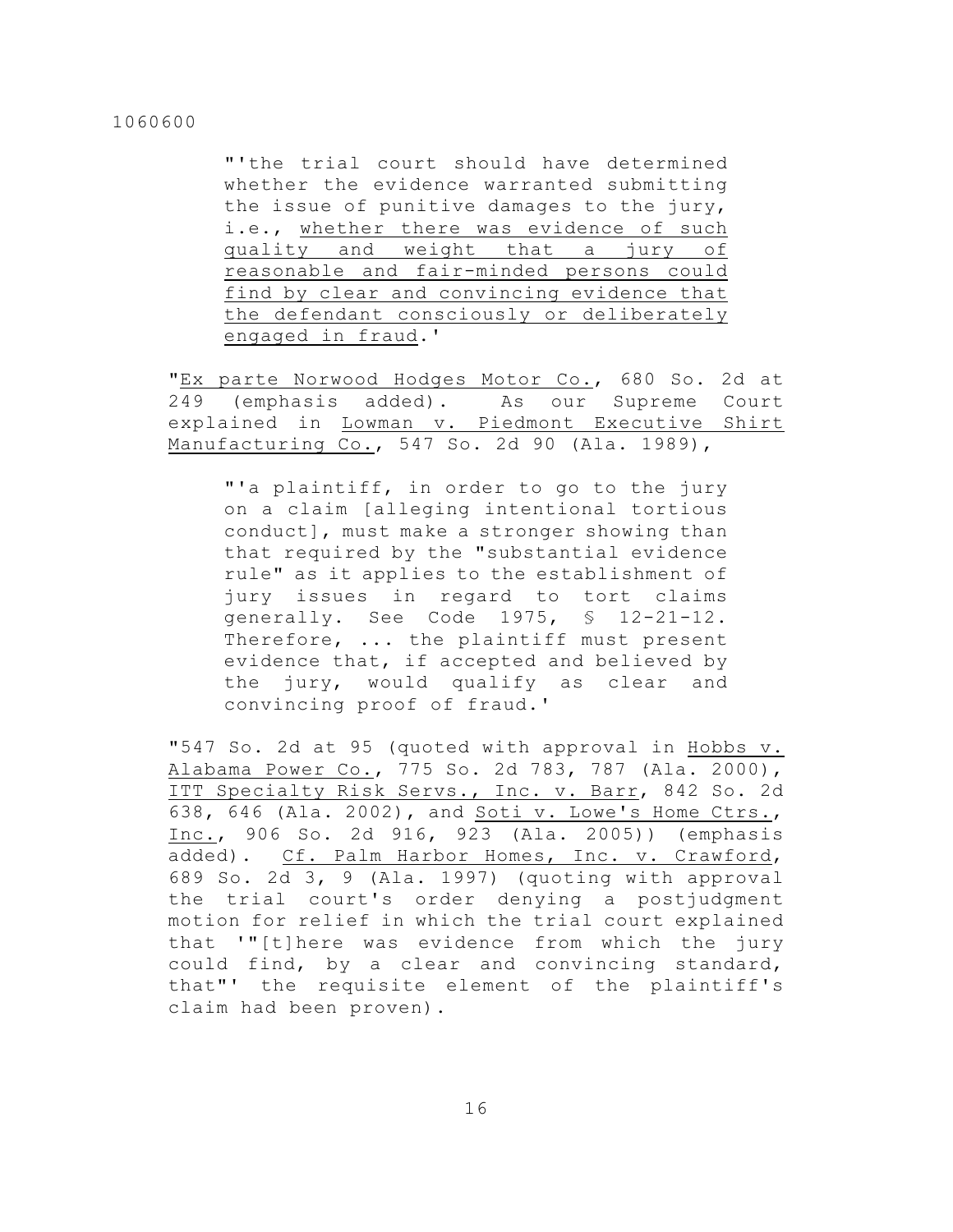"As I wrote in Gary v. Crouch, 923 So. 2d 1130 (Ala. Civ. App. 2005):

"'The "clear-and-convincing-evidence" standard ... is the standard ultimately to be applied at trial by the fact-finder in this [defamation] case, just as the "preponderance-of-the-evidence" standard is applied in most civil cases by the fact-finder. The responsibility for making ultimate factual determinations resides with the fact-finder, in this case a jury, not with a trial judge in considering a summary-judgment motion. It is no more the responsibility of a trial judge in considering a motion for a summary judgment to make the ultimate determination of whether a plaintiff in a defamation suit has proven constitutional malice by clear and convincing evidence than it would be for a trial judge considering a summary-judgment motion in an ordinary lawsuit to determine whether a plaintiff has demonstrated the elements of his or her claim by a preponderance of the evidence.

"'When the ultimate standard to be applied by the fact-finder in a civil case is a preponderance-of-the-evidence standard, it is for the trial judge ... to determine only whether there is a genuine issue of material fact. That determination, in turn, is a function of whether there is "substantial evidence" as to that material fact. In the context in which preponderance of the evidence is the ultimate standard of proof for the fact-finder, substantial evidence has been defined simply as that evidence from which the fact-finder could reasonably infer the existence of the fact sought to be proved.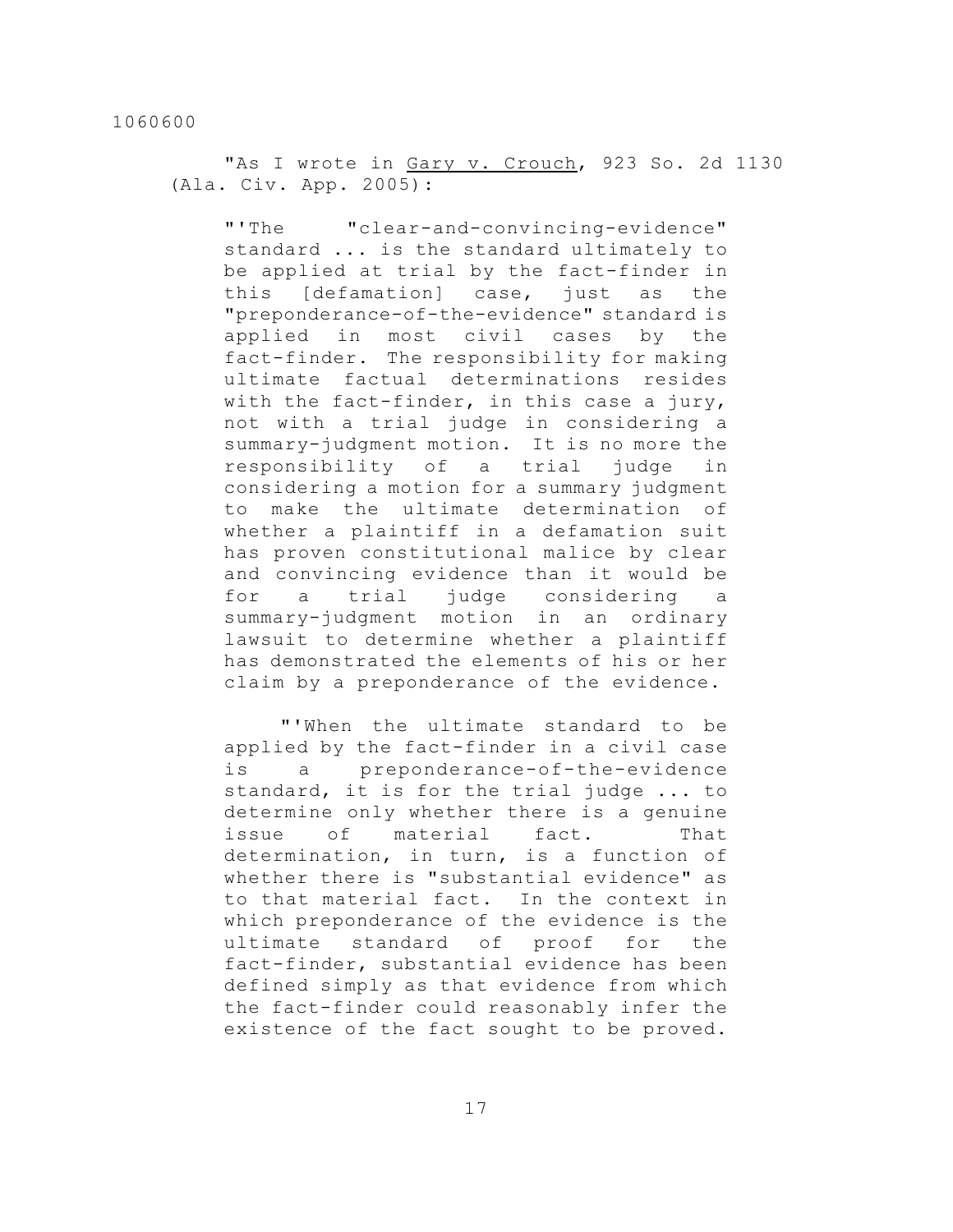"'Similarly, substantial evidence in the context of a case in which the ultimate standard for a decision is clear and convincing evidence is evidence that a fact-finder reasonably could find to clearly and convincingly establish [the existence of] the fact sought to be proved. Thus, even if a trial judge reaches his or her own conclusion that the evidence presented does not clearly and convincingly establish constitutional malice, it is not for him or her to act upon that factual determination, but to determine instead whether the actual fact-finder could reasonably make a different finding based upon the same evidence. ... [T]he opinion of the United States Supreme Court in Anderson v. Liberty Lobby, Inc., 477 U.S. 242, 106 S. Ct. 2505, 91 L. Ed.2d 202 (1986), ... verifies that any different conclusion would be inappropriate.'

"923 So. 2d at 1141-42 (Murdock, J., concurring in the result) ....

"Likewise, the evidence necessary for appellate affirmance of a judgment based on a factual finding in the context of a case in which the ultimate standard for a factual decision by the trial court is clear and convincing evidence is evidence that a fact-finder reasonably could find to clearly and convincingly establish the fact sought to be proved. Even if an appellate court in considering the evidence of record would reach its own conclusion that the evidence presented does not clearly and convincingly establish the fact sought to be proved, it is not for that court to act upon its own factual determination but to determine instead whether the fact-finder below reasonably could have made a different finding based on the same evidence.

"Although it dealt with the issue of the sufficiency of the evidence in the context of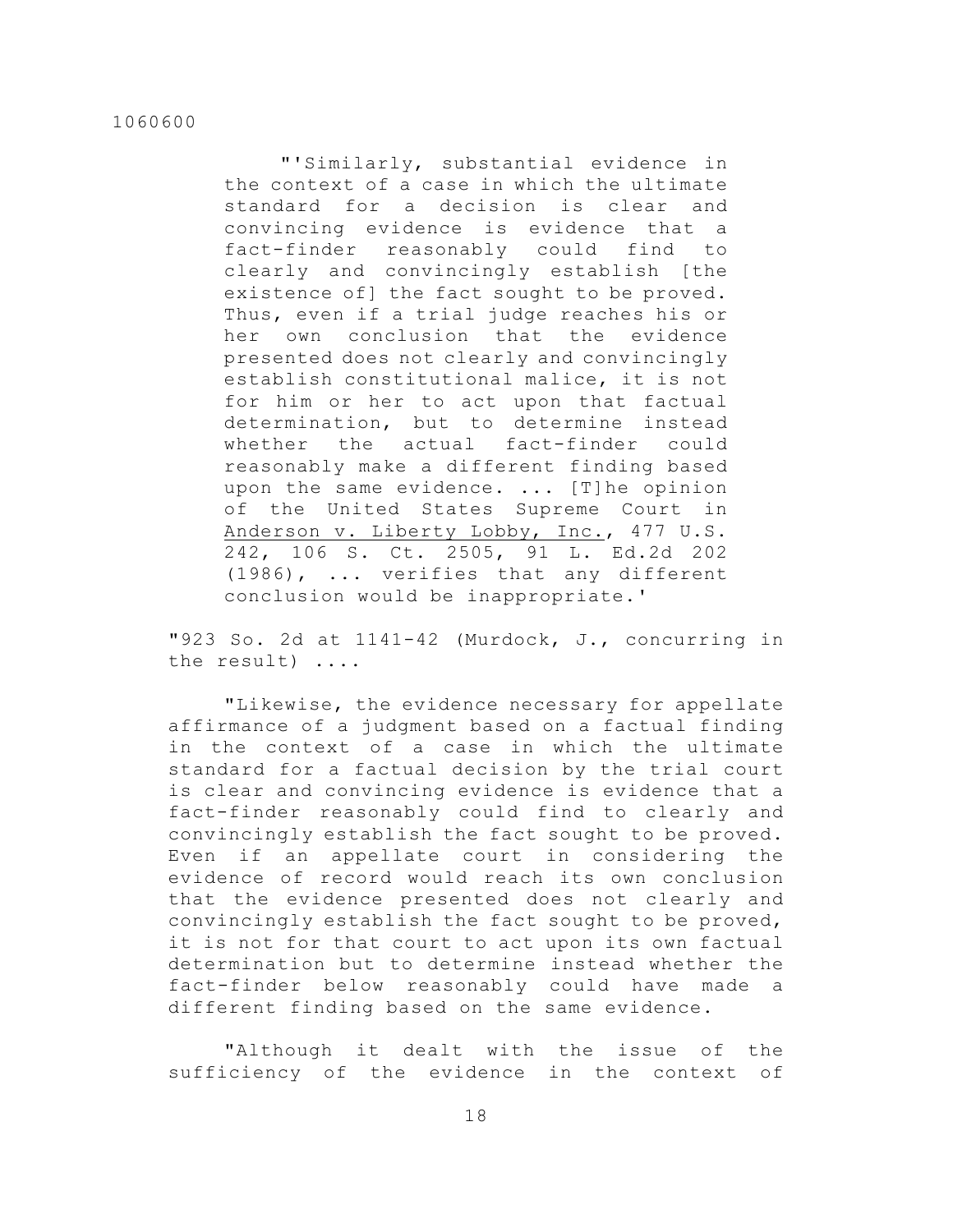summary-judgment and directed-verdict motions, the reasoning of the United States Supreme Court in Anderson v. Liberty Lobby, Inc., 477 U.S. 242, 106 S.Ct. 2505, 91 L. Ed. 2d 202 (1986), is persuasive:

"'[T]he inquiry involved in a ruling on a motion for summary judgment or for a directed verdict necessarily implicates the substantive evidentiary standard of proof that would apply at a trial on the merits. ...

"'... [In a defamation case], where the First Amendment mandates a "clear and convincing" standard, the trial judge in disposing of a directed verdict motion should consider whether a reasonable fact-finder could conclude, for example, that the plaintiff had shown actual malice with convincing clarity.

"'... [I]n United States v. Taylor, 464 F. 2d 240 (2d Cir. 1972), ... [the Court] pointed out that almost all the Circuits had adopted something like Judge Prettyman's formulation in Curley v. United States, 160 F. 2d 229, 232-233 (D.C. Cir. 1947):

> "'"The true rule, therefore, is that a trial judge, in passing upon a motion for directed verdict of acquittal, must determine whether upon the evidence, giving full play to the right of the jury to determine credibility, weigh the evidence, and draw justifiable inferences of fact, a reasonable mind might fairly conclude guilt beyond a reasonable doubt...."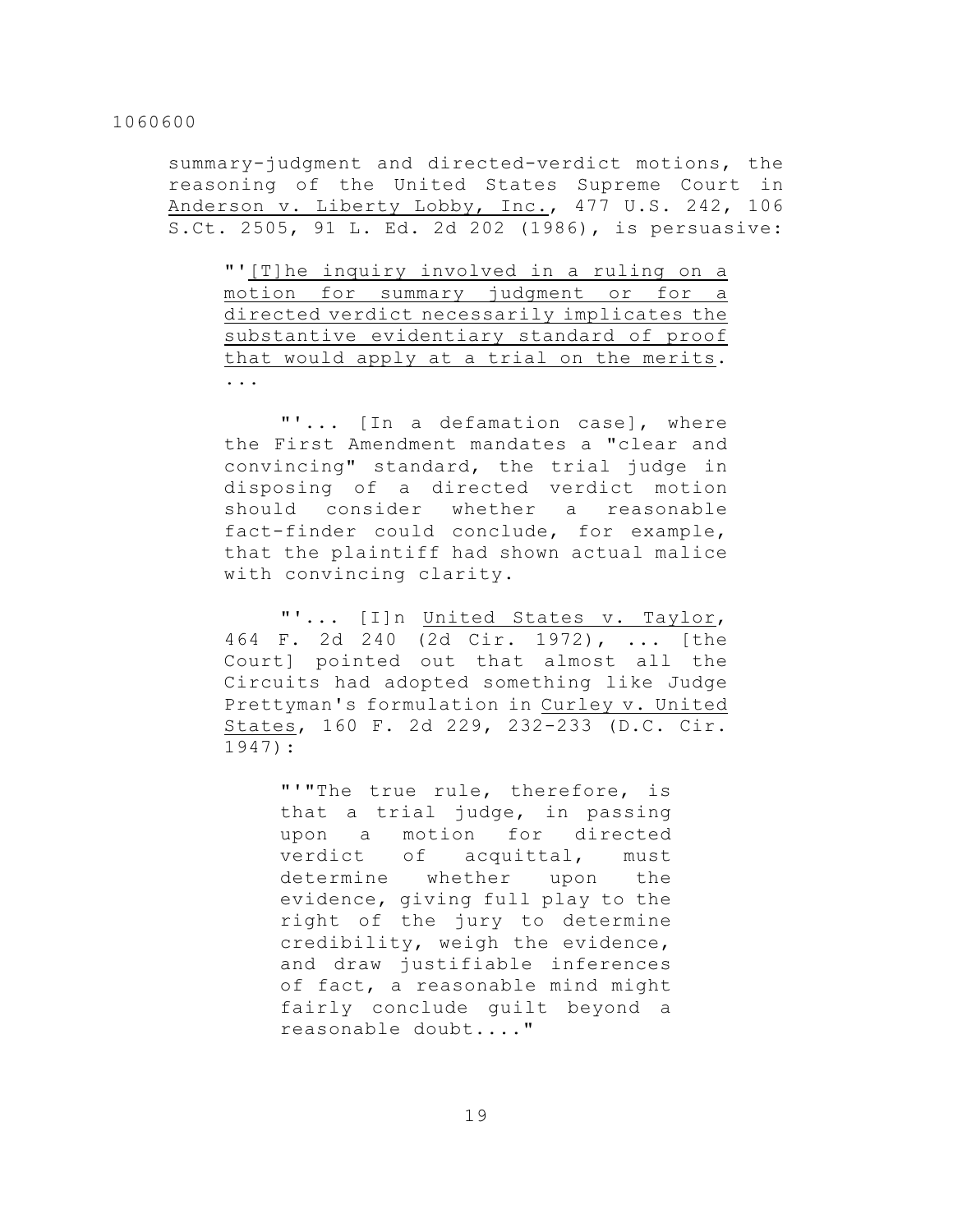"'This view is equally applicable to a civil case to which the "clear and convincing" standard applies....

"'....

"'Thus, in ruling on a motion for summary judgment, the judge must view the evidence presented through the prism of the substantive evidentiary burden....

"'Our holding that the clear-and-convincing standard of proof should be taken into account in ruling on summary judgment motions does not denigrate the role of the jury. It by no means authorizes trial on affidavits. Credibility determinations, the weighing of the evidence, and the drawing of legitimate inferences from the facts are jury functions, not those of a judge, whether he is ruling on a motion for summary judgment or for a directed verdict. The evidence of the non-movant is to be believed, and all justifiable inferences are to be drawn in his favor. Adickes [v. S.H. Kress & Co.], 398 U.S. [144], at 158-159 [(1970)]. Neither do we suggest that the trial courts should act other than with caution in granting summary judgment or that the trial court may not deny summary judgment in a case where there is reason to believe that the better course would be to proceed to a full trial. Kennedy v. Silas Mason Co., 334 U.S. 249 (1948).

"'In sum, we conclude that the determination of whether a given factual dispute requires submission to a jury must be guided by the substantive evidentiary standards that apply to the case .... Consequently, where the New York Times [Co. v. Sullivan, 376 U.S. 254 (1964),] "clear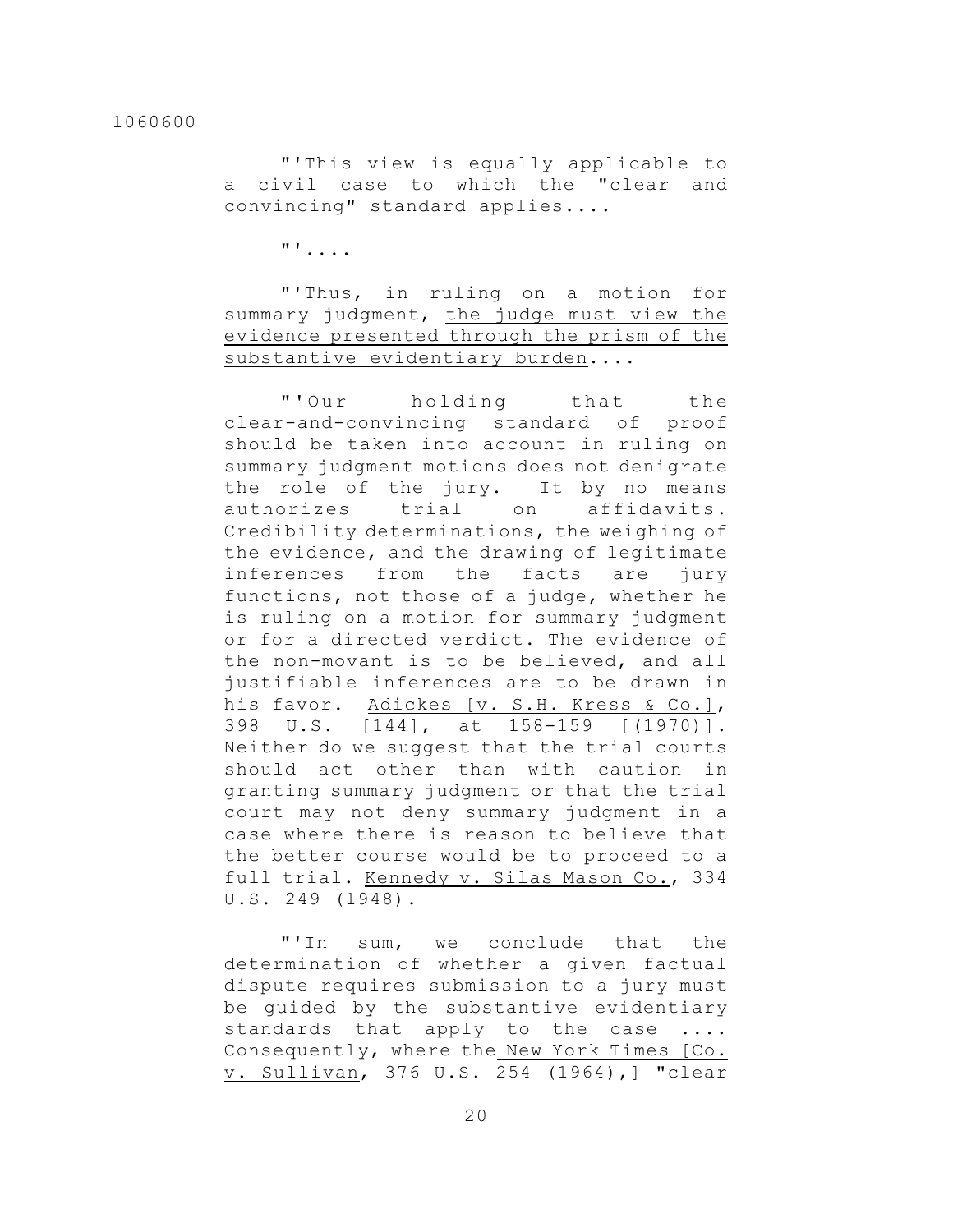and convincing" evidence requirement applies, the trial judge's summary judgment inquiry as to whether a genuine issue exists will be whether the evidence presented is such that a jury applying that evidentiary standard could reasonably find for either the plaintiff or the defendant. Thus, where the factual dispute concerns actual malice, clearly a material issue in a New York Times case, the appropriate summary judgment question will be whether the evidence in the record could support a reasonable jury finding either that the plaintiff has shown actual malice by clear and convincing evidence or that the plaintiff has not.'

"477 U.S. at 252-56, 106 S. Ct. 2505 (emphasis added; footnote omitted)."

KGS Steel, So. 2d at (Murdock, J., concurring in the result)(footnote omitted; some emphasis omitted; some emphasis added).

Subsections (a) and (c) of  $\frac{12-21-12}{12}$ , Ala. Code 1975, referred to above, were enacted by the legislature as part of tort-reform legislation in 1987. Section 25-5-81(e), Ala. Code 1975, was enacted by the legislature in 1992 as part of the amendments to the Workers' Compensation Act. Subsections 12-21-12(a) and (c) address the amount of proof necessary for the "establishment of jury issues in regard to tort claims generally." Lowman v. Piedmont Exec. Shirt Mfg. Co., 547 So. 2d 90, 95 (Ala. 1989). On the other hand, the subsequently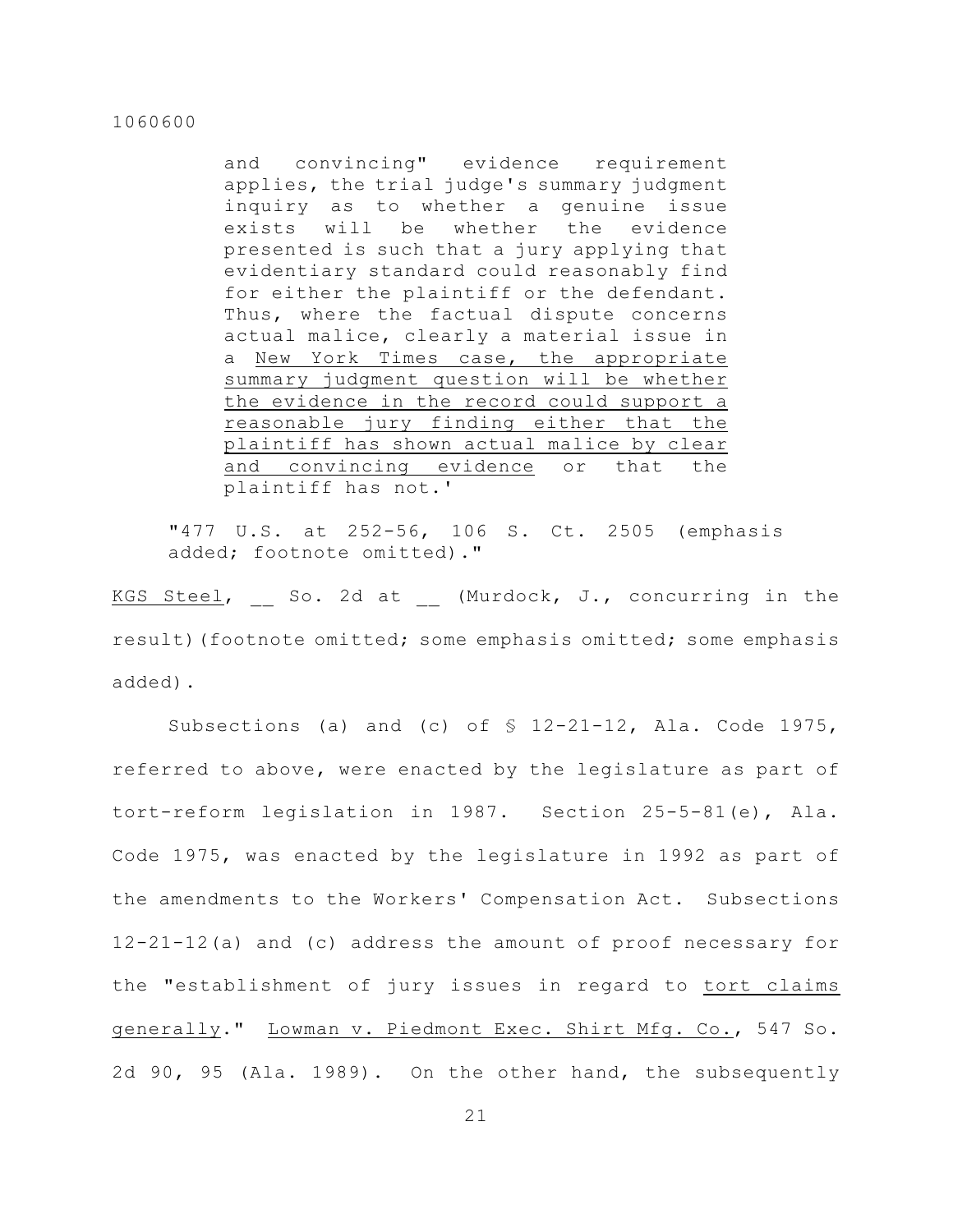enacted § 25-5-81(e) addresses specifically the standard of review applicable to factual findings made by the trial court in the less general and more specific area of workers' compensation law. It was well within the purview of the legislature, in enacting § 25-5-81(e), to fashion a substantial-evidence standard of reviewing factual findings of the trial court that is applicable to both the preponderanceof-the-evidence and clear-and-convincing-evidence standards of proof.

In sum, the statutorily prescribed substantial-evidence standard of appellate review in workers' compensation cases makes no distinction between the preponderance-of-the-evidence level of proof and the clear-and-convincing-evidence level of proof and is applicable to findings of fact made pursuant to each, albeit in necessarily different degrees because of the heightened level of evidence necessary to satisfy the latter. Put another way, the quantum of proof necessary to sustain on appeal, as supported by substantial evidence in the record, a finding of fact based on a clear-and-convincing-evidence standard is greater than the quantum of proof necessary to sustain on appeal, as supported by substantial evidence in the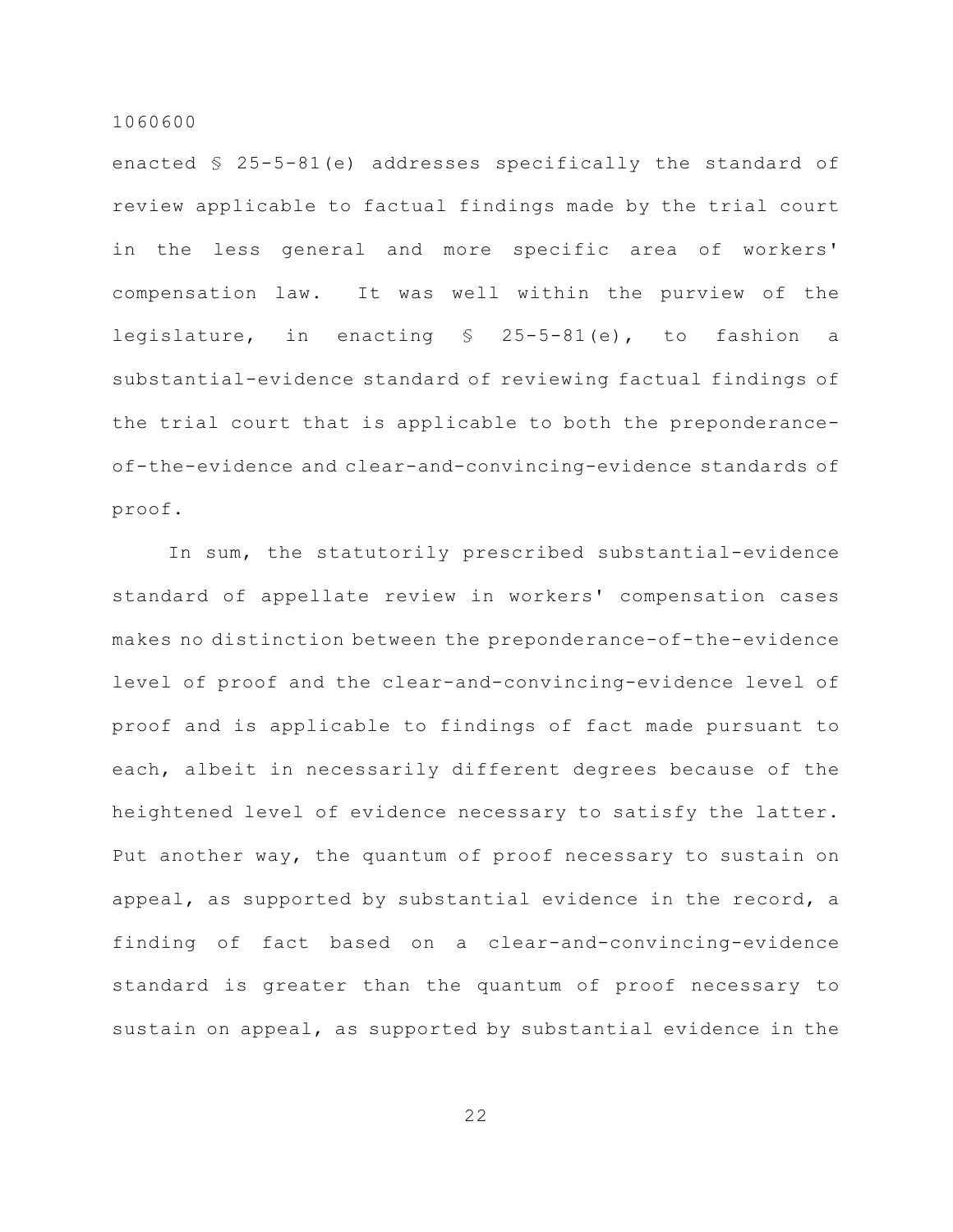record, a finding of fact based on the lesser standard of a preponderance of the evidence.

Stated specifically in the context of a substantialevidence standard of review required in a proceeding like the one before us, a cumulative-physical-stress/gradualdeterioration worker's compensation case, the burden that an employee must bear was accurately stated by then Judge Murdock in his special concurrence:

"[T]he evidence necessary for appellate affirmance of a judgment based on a factual finding in the context of a case in which the ultimate standard for a factual decision by the trial court is clear and convincing evidence is evidence that a fact-finder reasonably could find to clearly and convincingly [as clear and convincing is defined by § 25-5-81(c)] establish the fact sought to be proved."

# KGS Steel, So. 2d at .

To analogize the test set out above by Judge Prettyman for trial courts ruling on motions for a summary judgment in civil cases to which a clear-and-convincing-evidence standard of proof applies, "the judge must view the evidence presented through the prism of the substantive evidentiary burden"; thus, the appellate court must also look through a prism to determine whether there was substantial evidence before the trial court to support a factual finding, based upon the trial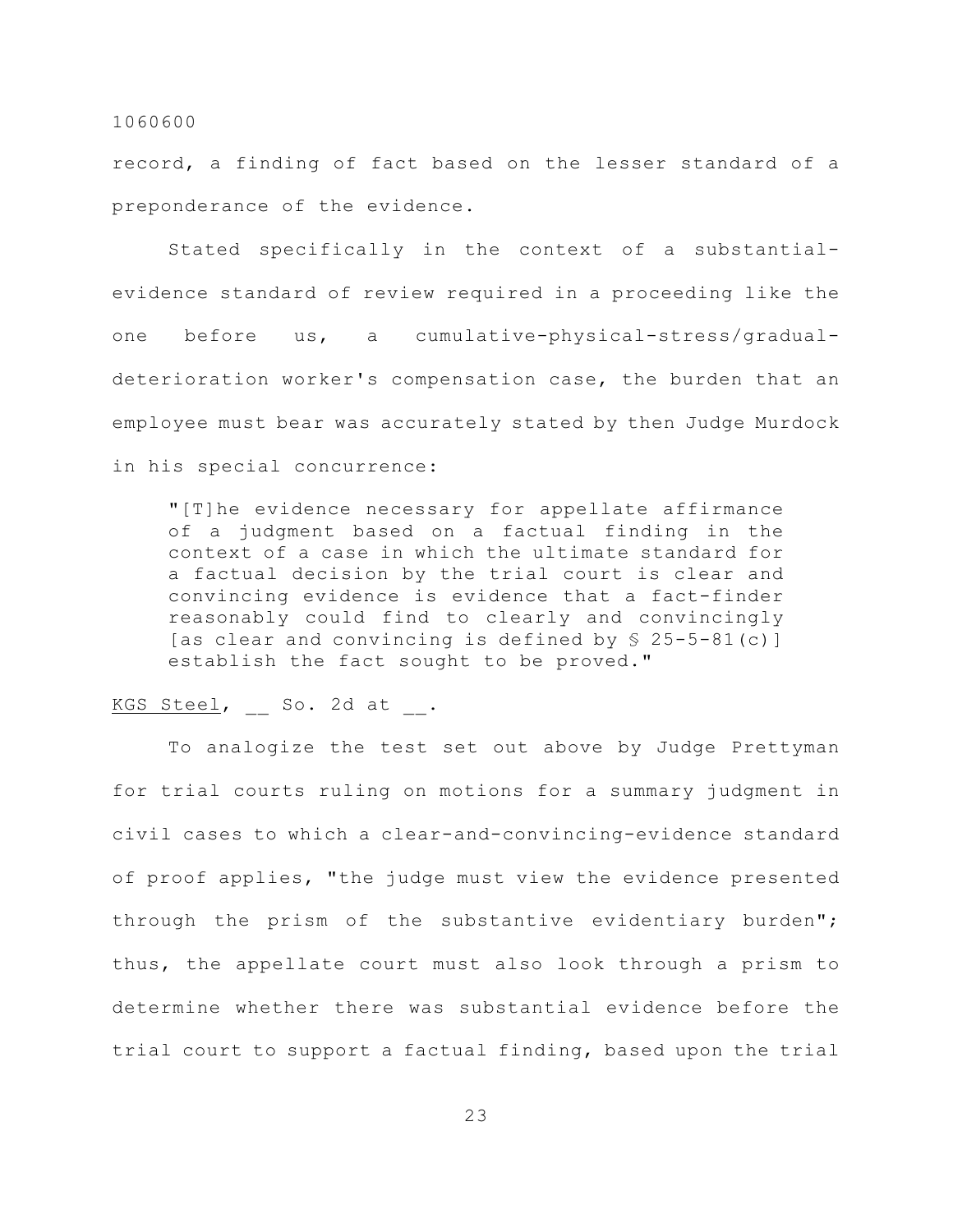court's weighing of the evidence, that would "produce in the mind [of the trial court] a firm conviction as to each element of the claim and a high probability as to the correctness of the conclusion."  $$ 25-5-81(c)$ .

In reviewing a decision of the trial court, an appellate court is not permitted to reweigh the evidence, because weighing the evidence is solely a function of the trier of fact. However, it is the function of the appellate court to ascertain that the trial court's findings of fact are supported by substantial evidence with due regard to, and respect for, the appropriate level of evidentiary proof required, which in this case is clear and convincing. Based on the foregoing, we conclude that the Court of Civil Appeals erred in applying a standard of review in this cumulativephysical-stress case that permitted the reweighing on appeal of the evidence presented to the trier of fact, i.e., the trial court.

We next address the issue whether the Court of Civil Appeals improperly considered only the testimony of the medical experts in determining the issue of causation in contravention to this Court's decision in Ex parte Price, 555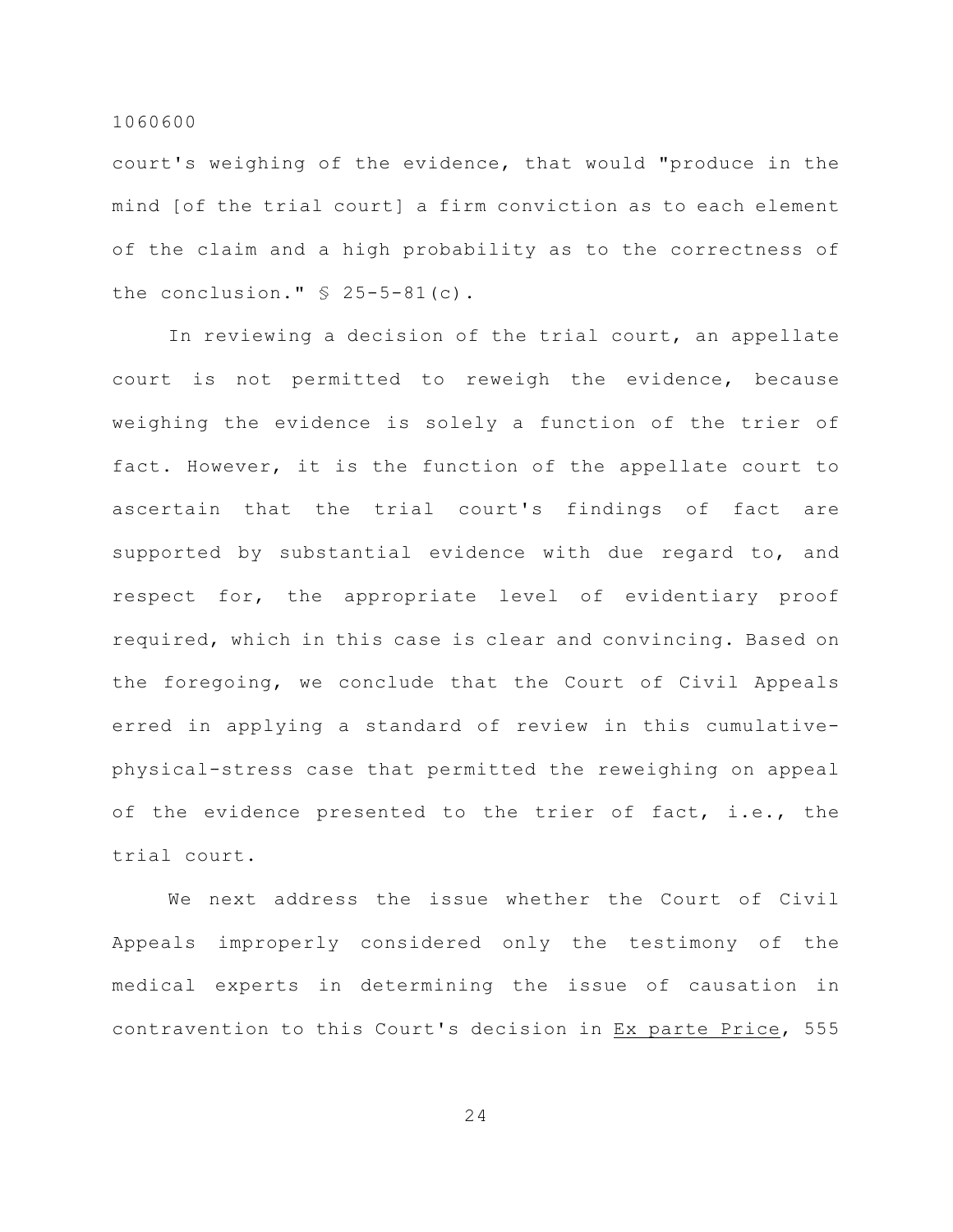So. 2d 1060, 1063 (Ala. 1989). The main opinion of the Court of Civil Appeals states:

"As our recent opinion in Madix, Inc. v. Champion, 927 So. 2d 833 (Ala. Civ. App. 2005), holds, a judgment awarding workers' compensation benefits based upon a cumulative-stress disorder or a gradual deterioration cannot properly be affirmed when the testimony of the pertinent medical experts establishes 'no more than a "possibility" that [an employee's] employment contributed to [the employee's] injuries' so as to simply '"'guess' the employer into liability."' 927 So. 2d at 838 (quoting Hammons v. Roses Stores, Inc., 547 So. 2d 883, 885 (Ala. Civ. App. 1989))."

KGS Steel, So. 2d at . Although we agree that the evidence establishing causation must be such as not to "guess" an employer into liability, to the extent that the main opinion suggests that proof of causation is solely dependent upon the presence of expert medical testimony, we reverse the judgment of the Court of Civil Appeals.<sup>1</sup>

This Court held in Ex parte Price that a trial court may find medical causation without the benefit of testimony from medical experts. Additionally, lay testimony may combine with medical testimony to provide proof of causation because "[i]t

 $1$ See International Paper Co. v. Melton, 866 So. 2d 1158 (Ala. Civ. App. 2003), for a thorough discussion by then Judge Murdock of the nature of the evidence routinely found in cases involving cumulative-physical-stress injuries.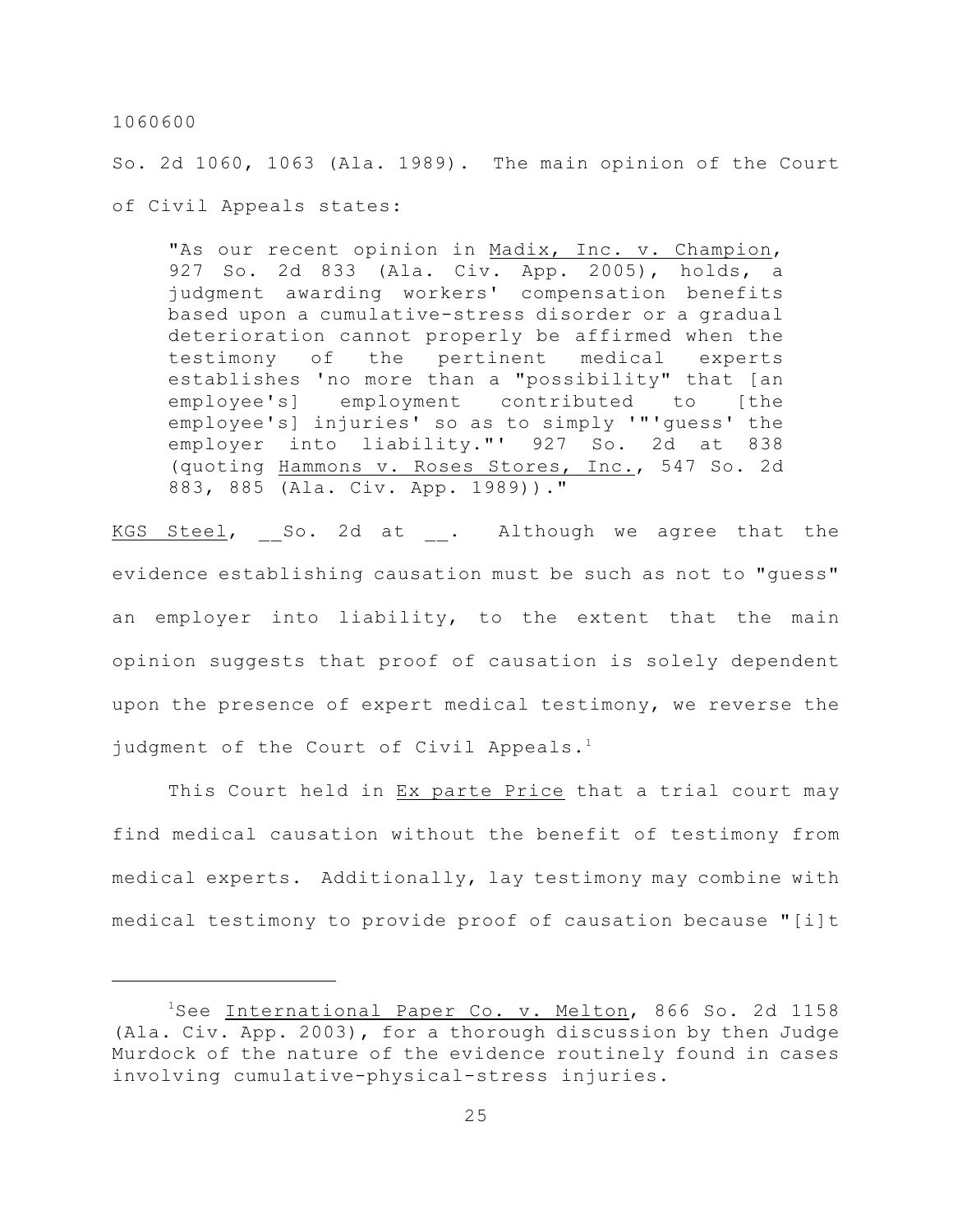is in the overall substance and effect of the whole of the evidence, when viewed in the full context of all the lay and expert evidence, and not in the witness's use of any magical words or phrases, that the test finds its application." Ex parte Price, 555 So. 2d at 1063. This "totality-of-theevidence" standard is well established by caselaw and has become a bedrock principle of law in the area of workers' compensation law. This principle was reaffirmed in this Court's decision in Ex parte Southern Energy Homes, supra. Although Ex parte Southern Energy Homes, in which this Court reversed a finding of compensability, involved a traumaticevent injury, as opposed to a cumulative-physical-stress injury, this Court nevertheless rejected a per se rule that would require expert medical testimony to prove causation in a workers' compensation case. 873 So. 2d at 1123-24.

Accordingly, we conclude that the Court of Civil Appeals erred to the extent that its per curiam opinion suggests that the presence or lack of expert medical testimony is solely determinative of the issue of causation in a workers' compensation case. We reverse the judgment of the Court of Civil Appeals and remand the case to that court for its further consideration consistent with this opinion.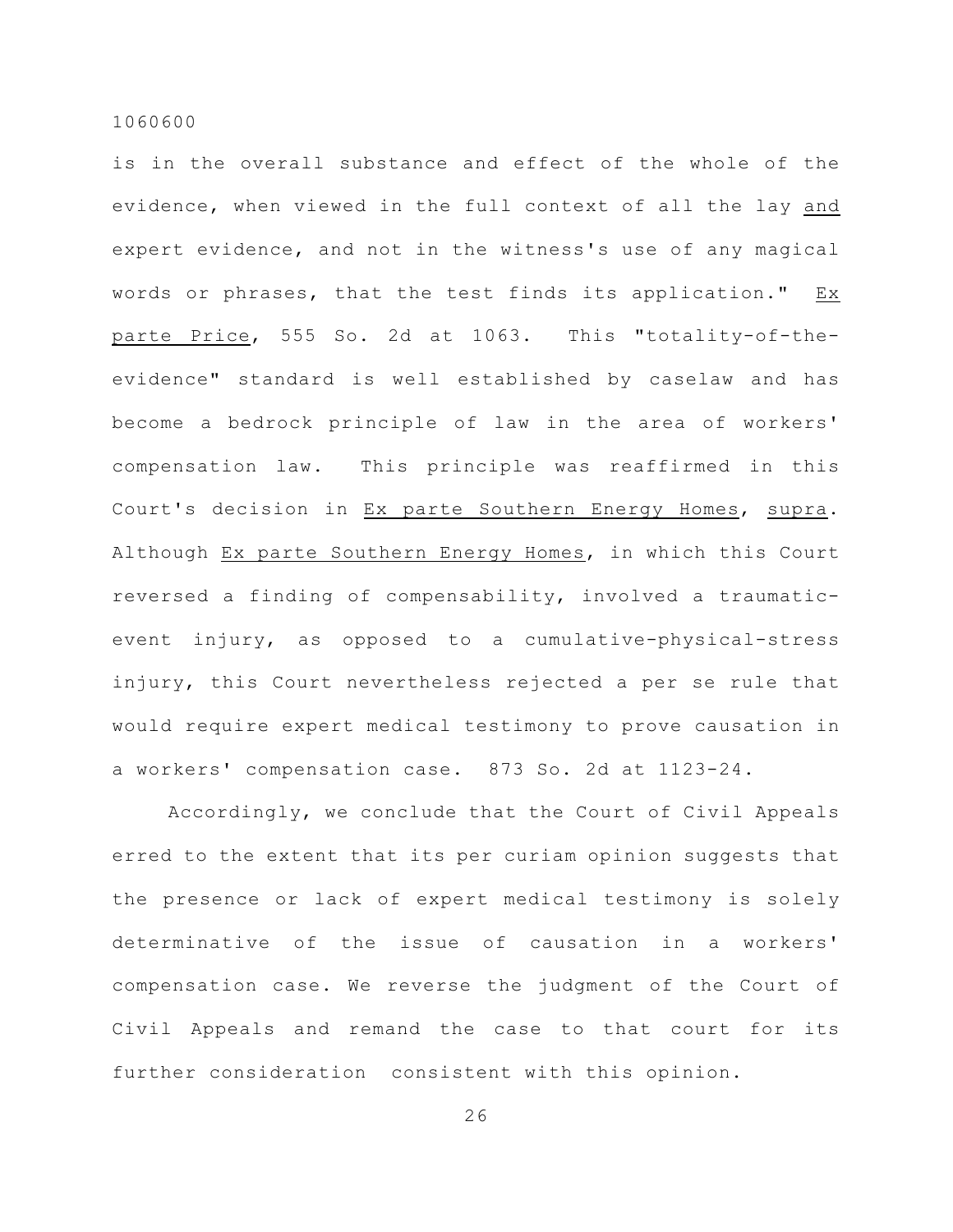REVERSED AND REMANDED.

See, Woodall, Stuart, Smith, and Parker, JJ., concur.

Cobb, C.J., and Lyons, J., concur in part in the rationale and dissent from the judgment.

Murdock, J., recuses himself.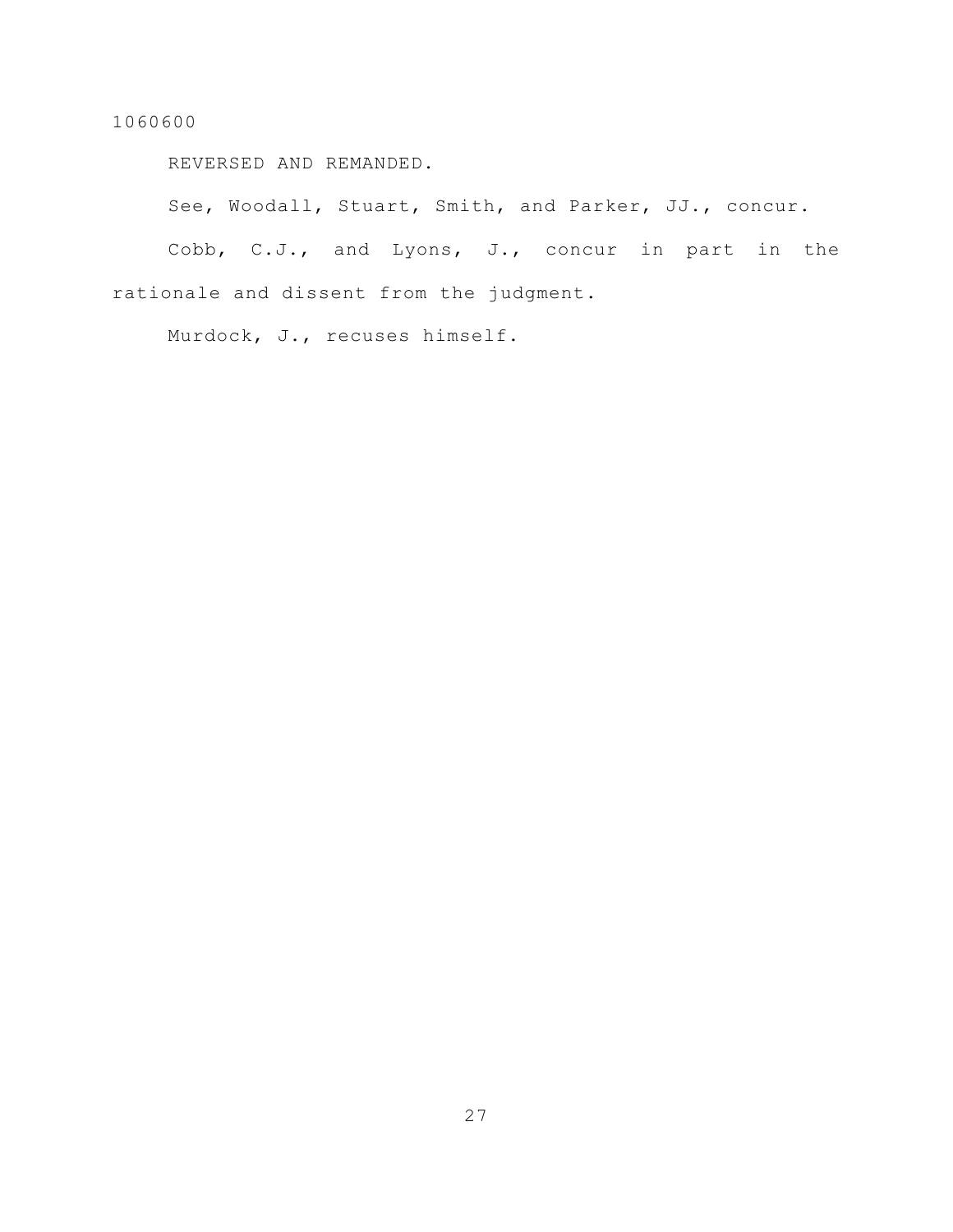LYONS, Justice (concurring in part in the rationale and dissenting from the judgment).

I agree with the main opinion's discussion of the standard of review and its embrace of then Judge Murdock's persuasive analysis of that issue in his opinion concurring in the result. However, I differ as to the appropriate relief.

The main opinion, as I understand it, returns the case to the Court of Civil Appeals for further consideration without the availability of reliance upon Madix, Inc. v. Champion, 927 So.2d 833 (Ala. Civ. App. 2005), to the extent that the onejudge opinion below correctly concluded that it stands for the proposition that a judgment awarding benefits for a cumulative-stress disorder or a gradual deterioration cannot properly be affirmed when the testimony of the pertinent medical experts establishes no more than a possibility that the employee's employment contributed to the employee's injuries. I would reverse the judgment of the Court of Civil Appeals and remand the case with instructions to that court to affirm the judgment of the trial court. I agree with Judge Crawley's dissenting opinion:

"In this case, although Dr. Meyer, KGS's authorized physician, determined that McInish's condition was not related to his employment, Dr. Kelsey stated that McInish's neck problems were 'consistent with'